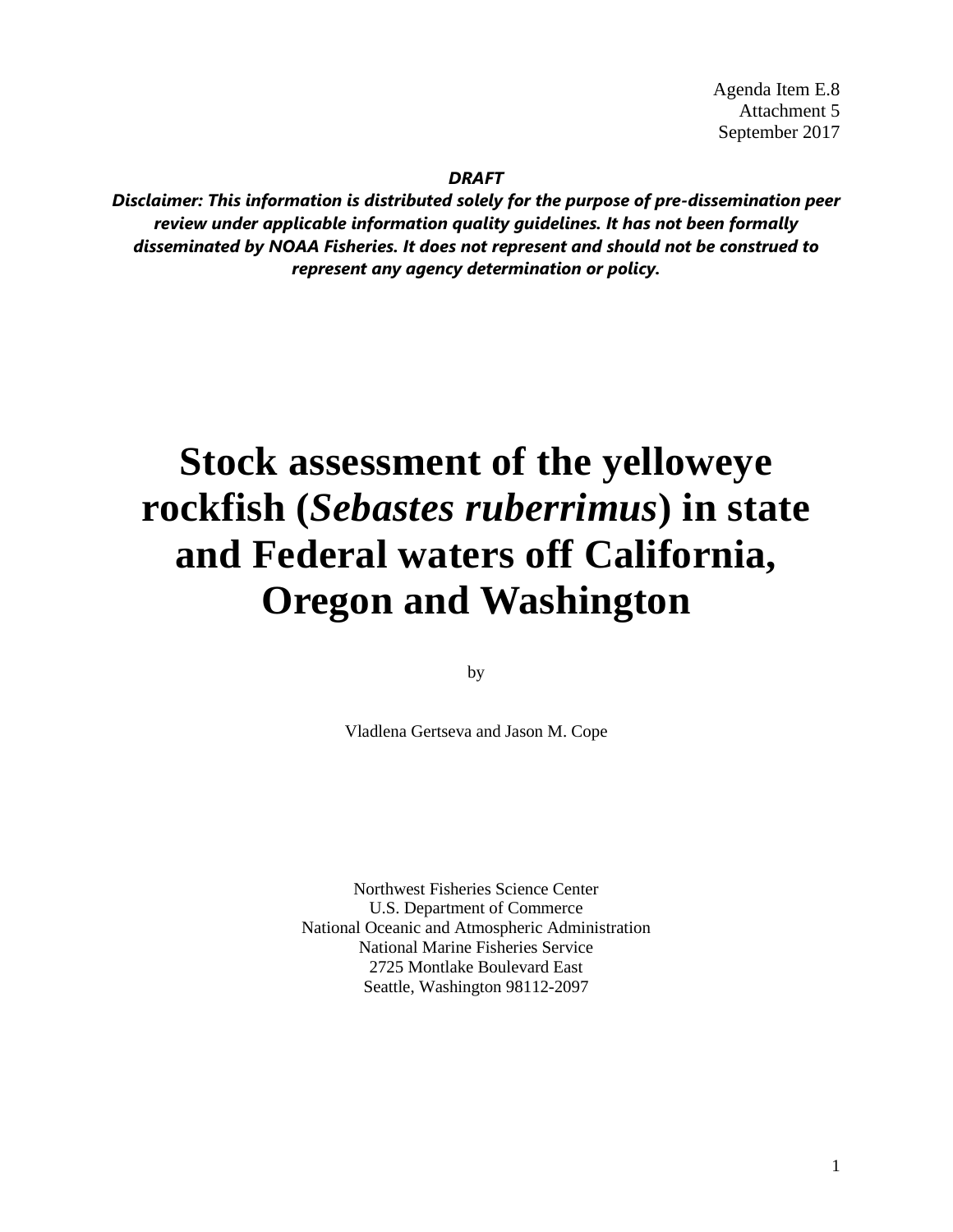#### POST-STAR DRAFT 08/14/2017

This report may be cited as:

Gertseva, V. and Cope, J.M. 2017. Stock assessment of the yelloweye rockfish (*Sebastes ruberrimus*) in state and Federal waters off California, Oregon and Washington. Pacific Fishery Management Council, Portland, OR. Available from http://www.pcouncil.org/groundfish/stock-assessments/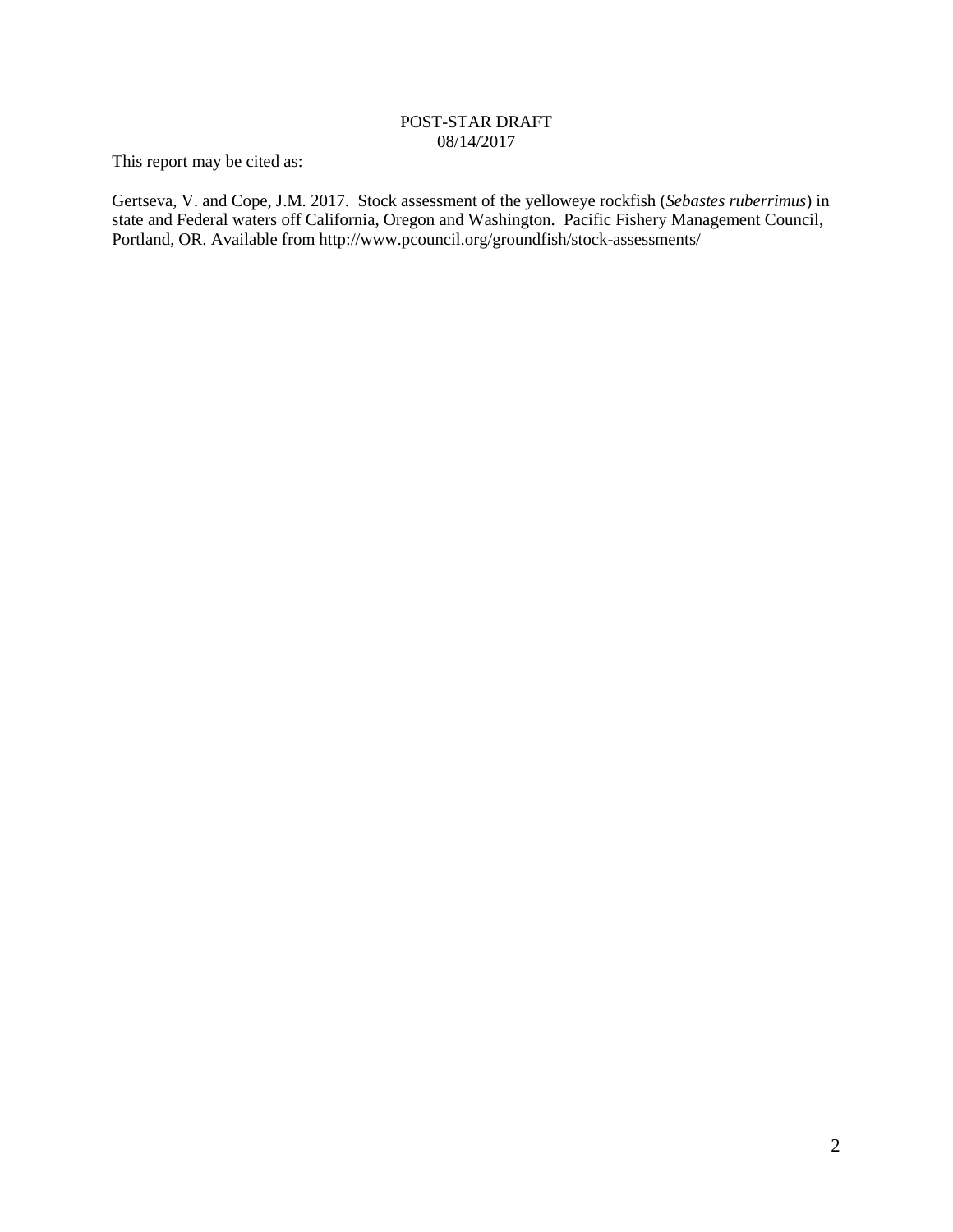# **Table of Contents**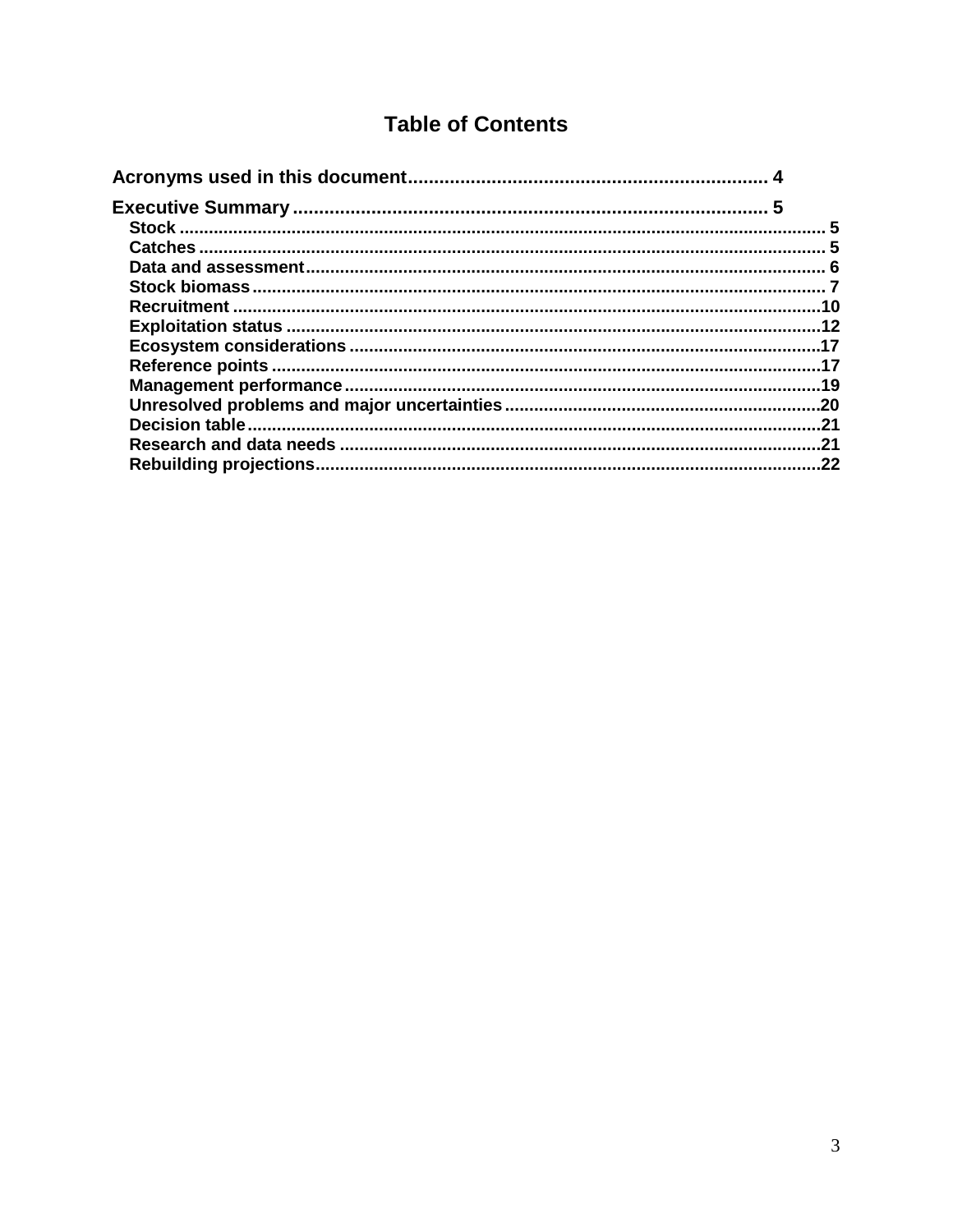# <span id="page-3-0"></span>**Acronyms used in this document**

| <b>ABC</b>    | Allowable Biological Catch                      |
|---------------|-------------------------------------------------|
| <b>ACL</b>    | <b>Annual Catch Limit</b>                       |
| <b>ADFG</b>   | Alaska Department of Fish and Game              |
| <b>AFSC</b>   | Alaska Fisheries Science Center                 |
| A-SHOP        | At-Sea Hake Observer Program                    |
| CalCOM        | California Cooperative Groundfish Survey        |
| <b>CDFW</b>   | California Department of Fish and Wildlife      |
| <b>CPFV</b>   | <b>Commercial Passenger Fishing Vessel</b>      |
| <b>CRFS</b>   | California Recreational Fisheries Survey        |
| <b>DFO</b>    | Canada's Department of Fisheries and Oceans     |
| <b>IFQ</b>    | <b>Individual Fishing Quota</b>                 |
| <b>IPHC</b>   | International Pacific Halibut Commission        |
| <b>MRFSS</b>  | Marine Recreational Fisheries Statistics Survey |
| <b>NMFS</b>   | National Marine Fisheries Service               |
| <b>NORPAC</b> | the North Pacific Database Program              |
| <b>NWFSC</b>  | Northwest Fisheries Science Center              |
| <b>ODFW</b>   | Oregon Department of Fish and Wildlife          |
| <b>OFL</b>    | Overfishing Limit                               |
| <b>ORBS</b>   | Oregon Recreational Boat Survey                 |
| 0Y            | Optimum Yield                                   |
| PacFIN        | <b>Pacific Fisheries Information Network</b>    |
| <b>PFMC</b>   | Pacific Fishery Management Council              |
| <b>PSMFC</b>  | Pacific States Marine Fisheries Commission      |
| <b>RecFIN</b> | Recreational Fisheries Information Network      |
| <b>SPR</b>    | <b>Spawning Potential Ratio</b>                 |
| <b>SSC</b>    | Scientific and Statistical Committee            |
| <b>SWFSC</b>  | Southwest Fisheries Science Center              |
| WCGOP         | West Coast Groundfish Observer Program          |
| <b>WDFW</b>   | Washington Department of Fish and Wildlife      |
|               |                                                 |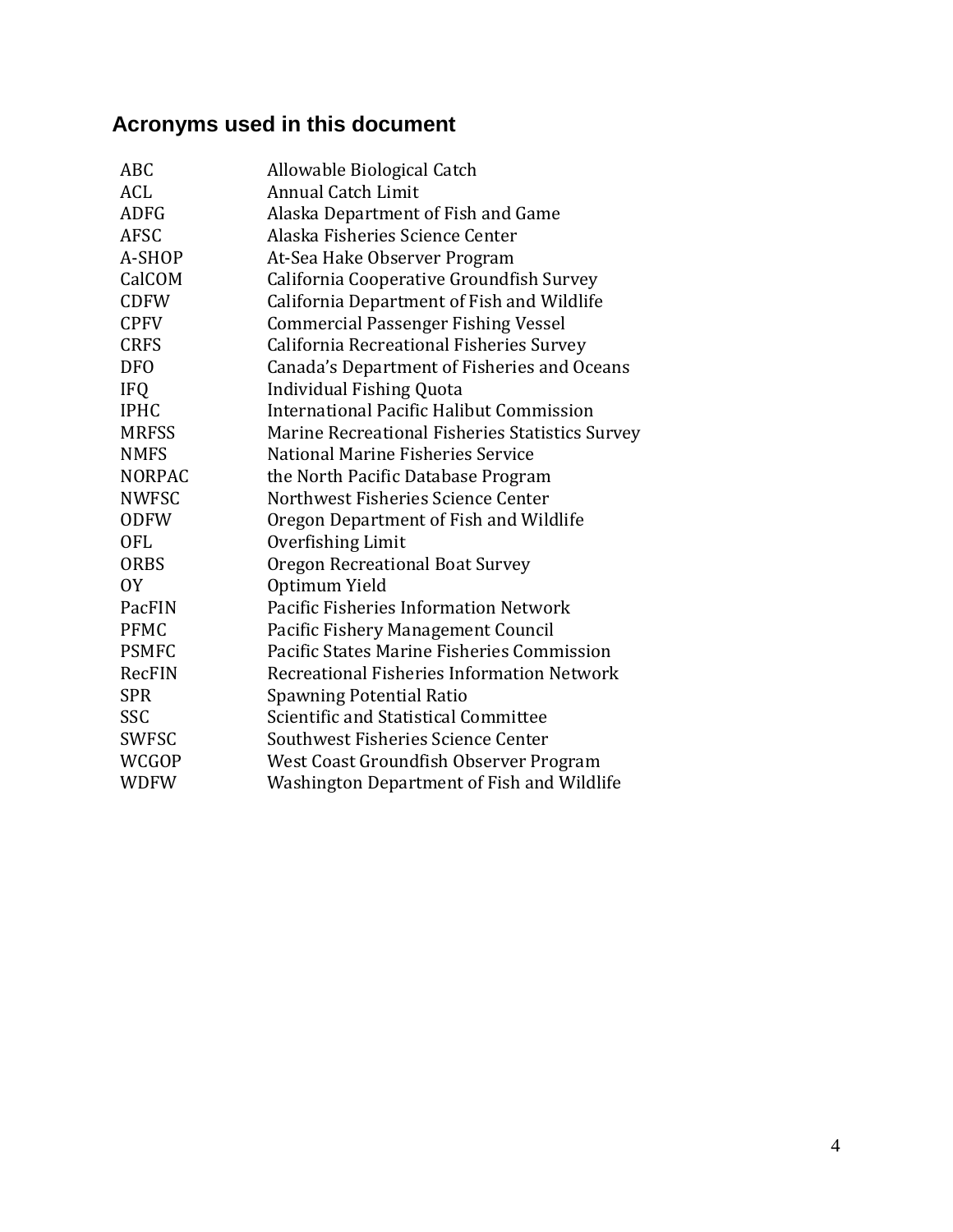# <span id="page-4-0"></span>**Executive Summary**

# <span id="page-4-1"></span>**Stock**

This assessment reports the status of the yelloweye rockfish (*Sebastes ruberrimus*) resource off the coast of the United States from southern California to the U.S. - Canadian border using data through 2016. The species is modeled as a single stock, but with two explicit spatial areas: waters off California (area 1) and waters off Oregon and Washington (area 2). Each area has its own unique catch history and fishing fleets (commercial and recreational), but the areas are linked by a common stock-recruit relationship.

# <span id="page-4-2"></span>**Catches**

Yelloweye rockfish have historically been a prized catch in both commercial and recreational fisheries. Commercially, they have been caught by trawl and hook-and-line gear types (Figure ES-1). They have generally yielded a higher price than other rockfish and have largely been retained when encountered. Catches of yelloweye rockfish increased gradually throughout the first half of the 20th century, with a brief peak around World War II due to increased demand. The largest removals of the species occurred in the 1980s and 1990s and reached 552 mt in 1982.

After 2002 (when yelloweye were declared overfished), total catches have been maintained at much lower levels (Table ES-1). Currently, yelloweye are caught only incidentally in commercial and sport fisheries targeting other species that are found in association with yelloweye. The recent fishery encounters a very patchy yelloweye rockfish distribution, and extensive effort is made to avoid all but a small amount of bycatch.

| Years | CA.<br>(mt) | CA.<br>trawl non-trawl sport<br>(mt) | (mt)           | trawl<br>(mt) | CA OR-WA OR-WA<br>non-trawl sport sport<br>(mt) | OR.<br>(mt) | <b>WA</b><br>(mt) | <b>WA</b><br>sport<br>$(1000s$ fish) | Total<br>Catch<br>(mt) |
|-------|-------------|--------------------------------------|----------------|---------------|-------------------------------------------------|-------------|-------------------|--------------------------------------|------------------------|
| 2007  | $\Omega$    | 0.93                                 | 4              | 0.09          | 3.68                                            | 1.82 2.31   |                   | 0.957                                | 12.83                  |
| 2008  | 0.02        | 0.64                                 | 1              | 0.16          | 3.43                                            | 2.1         | 1.95              | 0.807                                | 9.29                   |
| 2009  | 0.02        | 0.19                                 | 5              | 0.09          | 2.18                                            | 2.3         | 1.91              | 0.796                                | 11.69                  |
| 2010  | 0.06        | 0.04                                 | 1              | 0.08          | 0.86                                            | 2.41        | 2.27              | 0.952                                | 6.72                   |
| 2011  | $\Omega$    | 0.2                                  | $\overline{2}$ | 0.06          | 1.21                                            |             | 2.54 2.33         | 0.985                                | 8.34                   |
| 2012  | $\Omega$    | 0.88                                 | $\overline{2}$ | 0.06          | 1.91                                            | 3.05        | 3.26              | 1.383                                | 11.16                  |
| 2013  | 0.01        | 0.56                                 | 1              | 0.11          | 2.94                                            |             | 3.54 2.24         | 0.954                                | 10.4                   |
| 2014  | 0.06        | 0.02                                 | 1              | 0.03          | 2.16                                            | 2.64 2.91   |                   | 1.241                                | 8.81                   |
| 2015  | $\Omega$    | 0.4                                  | $\overline{2}$ | 0.03          | 3.15                                            |             | 3.56 2.87         | 1.226                                | 12.02                  |
| 2016  | $\Omega$    | $\Omega$                             | 1              | 0.07          | 2.59                                            | 2.68        | 3.24              | 1.382                                | 9.59                   |

**Table ES-1**: Recent yelloweye rockfish catches within each fleet used in the assessment (landings and discard combined).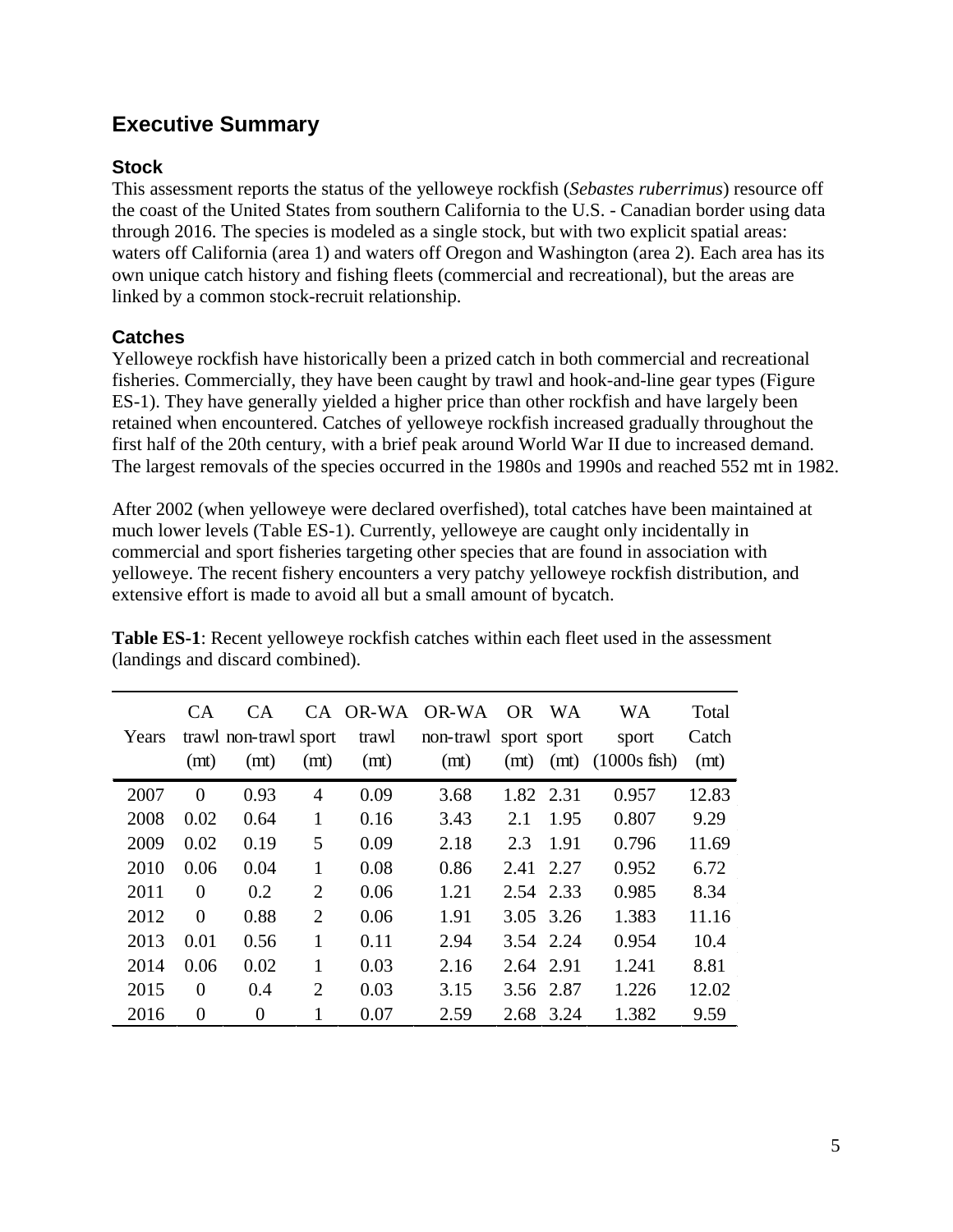

**Figure ES-1:** Yelloweye rockfish catch history between 1889 and 2016 by fleet.

#### <span id="page-5-0"></span>**Data and assessment**

The last full stock assessment of yelloweye rockfish was conducted in 2009 and it was subsequently updated in 2011. This assessment uses the Stock Synthesis modeling framework (version 3.30.04.02, released June 2, 2017).

The assessed period begins in 1889, when the very first catch records are available for the stock, with the assumption that previously the stock was in an unfished equilibrium condition. Types of data that inform the model include catch, length and age frequency data from seven commercial and recreational fishing fleets. Fishery-dependent biological data used in the assessment originated from both port-based and on-board observer sampling programs. Recreational observer data from Oregon and California were used to construct indices of relative abundance. Yelloweye rockfish catch in the International Pacific Halibut Commission's (IPHC) long-line survey is also included via an index of relative abundance for Washington and Oregon; IPHC length and age frequency data are also used. Relative biomass indices and information from biological sampling from trawl surveys were included as well; these trawl surveys were conducted by the Northwest Fisheries Science Center (NWFSC) and the Alaska Fisheries Science Center (AFSC) of the National Marine Fisheries Service (NMFS).

The previous assessment modeled three areas that corresponded to waters off California, Oregon and Washington. The choice to model the yelloweye rockfish stock with explicit areas is based on the fact that adult yelloweye have a sedentary life history; at the same time, exploitation rates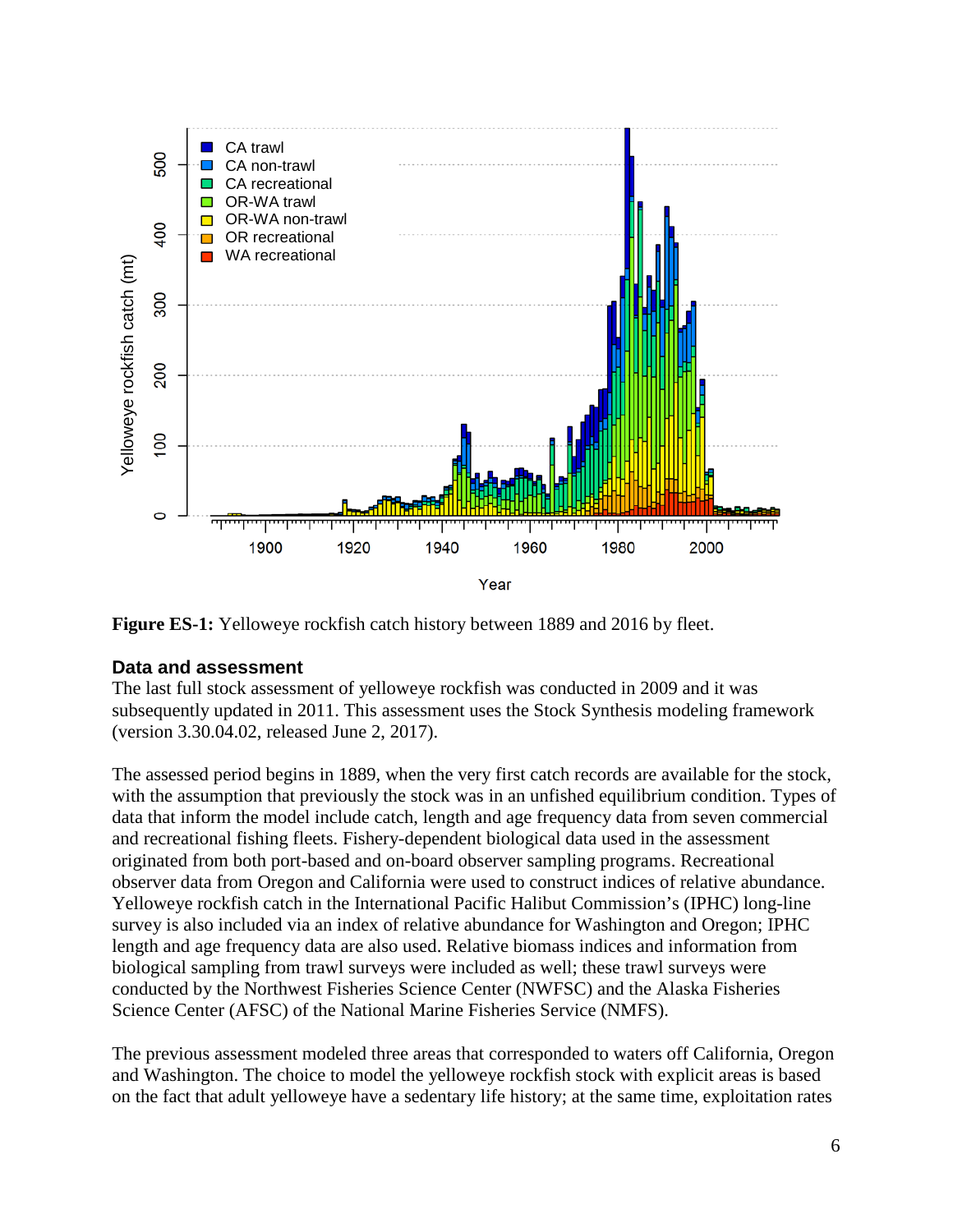among areas have been different over the years. In combination, these two factors could have contributed to different trends in abundance among areas and localized depletion. This assessment includes two areas (California and Oregon-Washington). Oregon vessels, particularly those from northern ports, frequently fish in waters off Washington but return to Oregon to land their catch. The same is true to some degree for Washington vessels as well. This issue has become more apparent in recent years, as larger, interagency catch reconstruction efforts have been made. It is infeasible at present to consistently assign removals and biological data landed in Oregon and Washington to area of catch (i.e. Oregon or Washington) with acceptable precision. Oregon and Washington were combined into one area because of this.

Growth is assumed to follow the von Bertalanffy growth model, and the assessment explicitly estimates all parameters describing somatic growth. Females and males in the model are combined, since estimates of growth parameters did not differ between sexes. Externally estimated life history parameters, including those defining the length-weight relationship, female fecundity and maturity schedule were revised for this assessment to incorporate new information. Recruitment dynamics are assumed to follow the Beverton-Holt stock-recruit function, and recruitment deviations are estimated. Natural mortality and stock-recruitment steepness are fixed at the values generated from meta-analytical studies.

# <span id="page-6-0"></span>**Stock biomass**

The yelloweye rockfish assessment uses estimates of the egg-to-length relationship from Dick et al. (2017), and spawning output is reported in millions of eggs. The unexploited level of spawning stock output is estimated to be 1,139 million eggs (95% confidence interval: 1,007- 1,271 million eggs) (Figure ES-2). At the beginning of 2017, the spawning stock output is estimated to be 323 million eggs (95% confidence interval: 252–394 million eggs), which represents 28.4% of the unfished spawning output level. The biomass in Oregon and Washington is estimated to be larger than in California (Figure ES-3).

The spawning output of yelloweye rockfish started to decline in the 1940s. The species have been lightly exploited until the mid-1970s, when catches increased and a rapid decline in biomass and spawning output began. The relative spawning output reached a minimum of 14.2% of unexploited levels in 2000. Yelloweye rockfish spawning output has been gradually increasing since then in response to large reductions in harvest.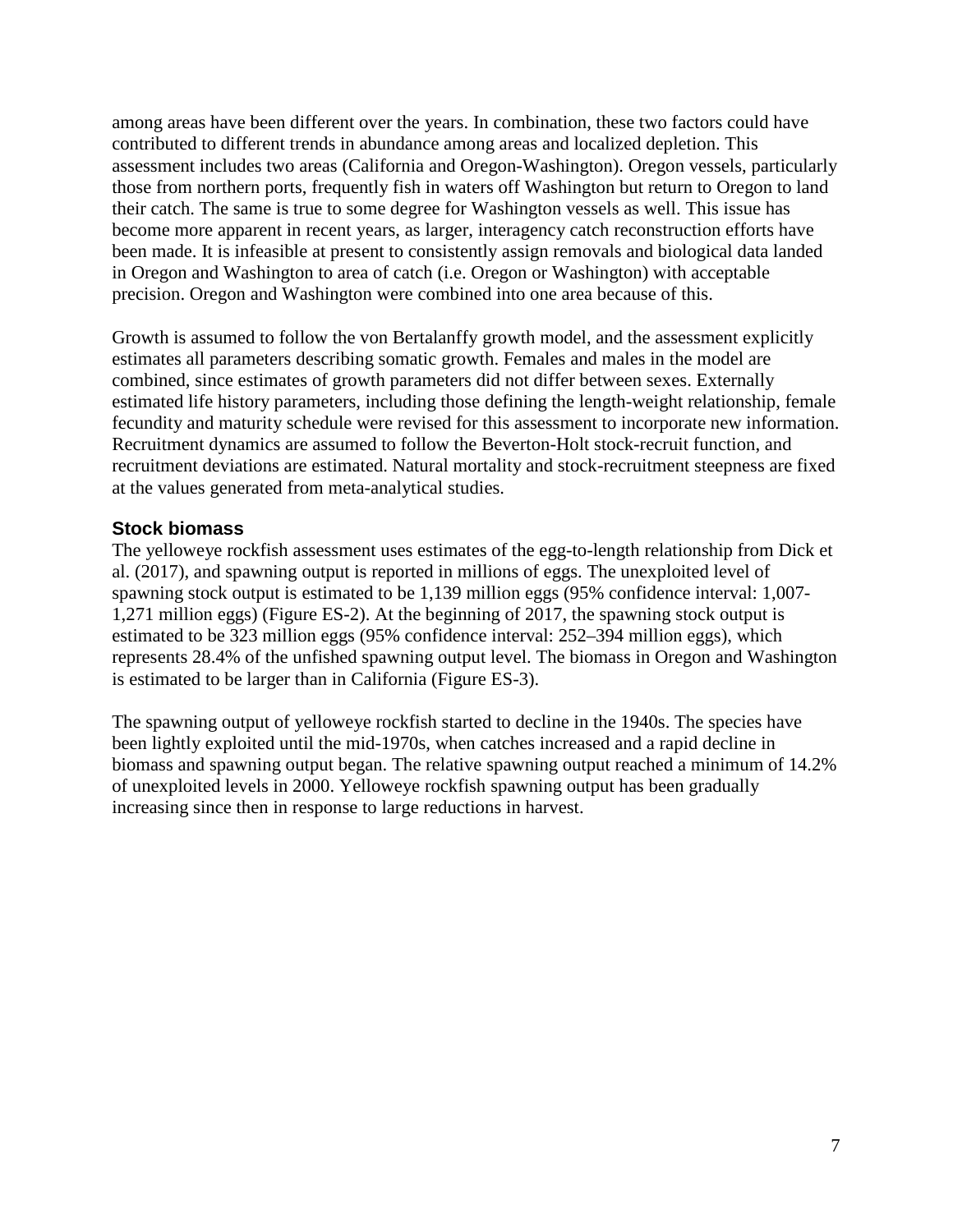| Years | Spawning<br>Output<br>(million eggs) | $\sim 95\%$<br>Asymptotic<br>Interval | Recruitment | $-95%$<br>Asymptotic<br>Interval | Estimated<br>Depletion<br>(% ) | $-95%$<br>Asymptotic<br>Interval |
|-------|--------------------------------------|---------------------------------------|-------------|----------------------------------|--------------------------------|----------------------------------|
| 2007  | 210                                  | $160 - 260$                           | 200         | 98-407                           | 18.4                           | $14.9 - 21.9$                    |
| 2008  | 219                                  | $167 - 270$                           | 307         | 161–583                          | 19.2                           | $15.5 - 22.8$                    |
| 2009  | 228                                  | 174–281                               | 226         | $111 - 460$                      | 20                             | $16.2 - 23.7$                    |
| 2010  | 237                                  | 182–292                               | 240         | 120–482                          | 20.8                           | $16.9 - 24.6$                    |
| 2011  | 247                                  | $190 - 304$                           | 227         | $111 - 468$                      | 21.7                           | $17.7 - 25.7$                    |
| 2012  | 258                                  | 199-317                               | 115         | $52 - 252$                       | 22.6                           | $18.5 - 26.7$                    |
| 2013  | 269                                  | 208-331                               | 117         | $52 - 264$                       | 23.6                           | $19.4 - 27.9$                    |
| 2014  | 282                                  | $218 - 345$                           | 121         | $51 - 288$                       | 24.7                           | $20.4 - 29.1$                    |
| 2015  | 295                                  | $229 - 361$                           | 141         | 57-347                           | 25.9                           | $21.4 - 30.4$                    |
| 2016  | 309                                  | 240–377                               | 174         | 68–442                           | 27.1                           | $22.5 - 31.7$                    |
| 2017  | 323                                  | $252 - 394$                           | 176         | 69–448                           | 28.4                           | $23.6 - 33.1$                    |

**Table ES-2:** Recent trends in estimated yelloweye rockfish spawning output, recruitment and relative spawning output.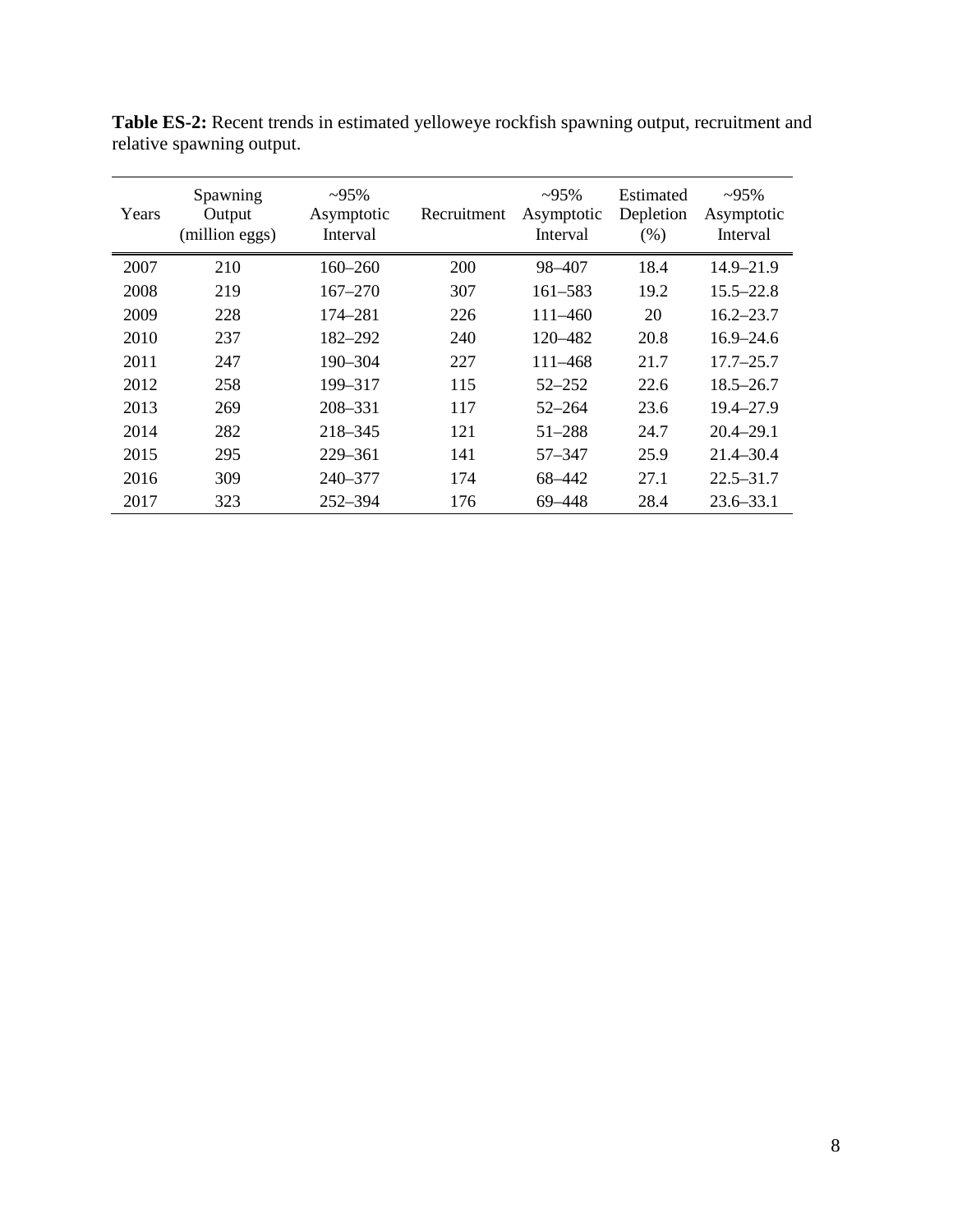

**Figure ES-2:** Time series of estimated spawning output (in million eggs) for the base model (circles) with ~ 95% interval (dashed lines). Spawning output is expressed in million eggs.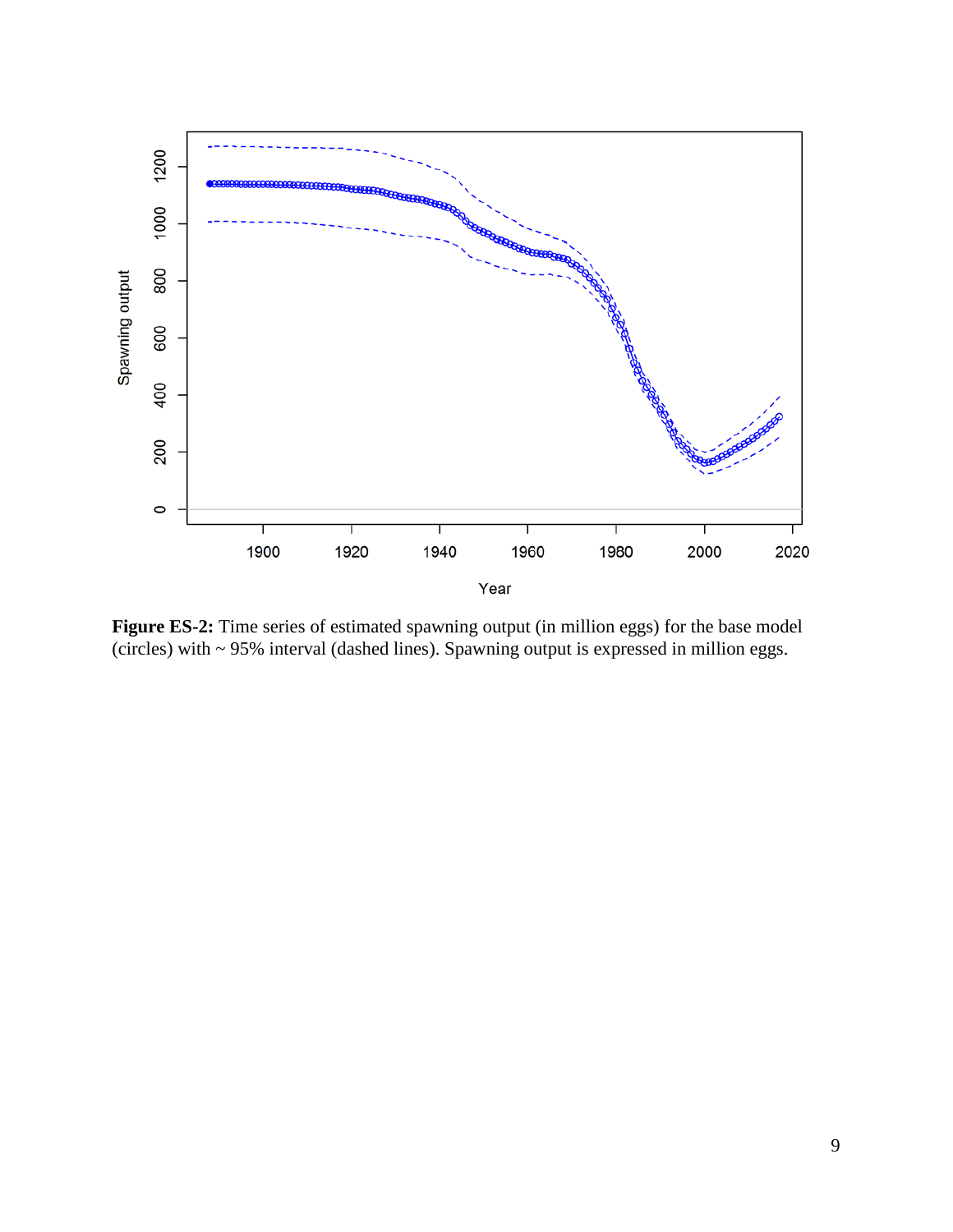

**Figure ES-3.** Time series of estimated spawning output (in million eggs) by area (Area 1 (lower line) = California; Area 2 (upper line) = Oregon and Washington).

#### <span id="page-9-0"></span>**Recruitment**

Recruitment dynamics are assumed to follow Beverton-Holt stock-recruit function that includes an updated value of the steepness parameter (*h*). The steepness parameter was inestimable, and, therefore, it is fixed at the value of 0.718, which is the mean of steepness prior probability distribution, derived from this year's meta-analysis of Tier 1 rockfish assessments. The level of virgin recruitment  $(R_0)$  is estimated to inform the magnitude of the initial stock size. 'Main' recruitment deviations were estimated for modeled years that had information about recruitment, between 1980 and 2015. We additionally estimated 'early' deviations between 1889 and 1979. Peak recruitment events were estimated in years 1971, 1982, 2002, 2008 and 2009 (Figure ES-4). Both areas follow similar recruitment trends, as the overall recruitment pool is distributed between the two areas at an estimated constant fraction (60% to Oregon-Washington and 40% to California; Figure ES-5).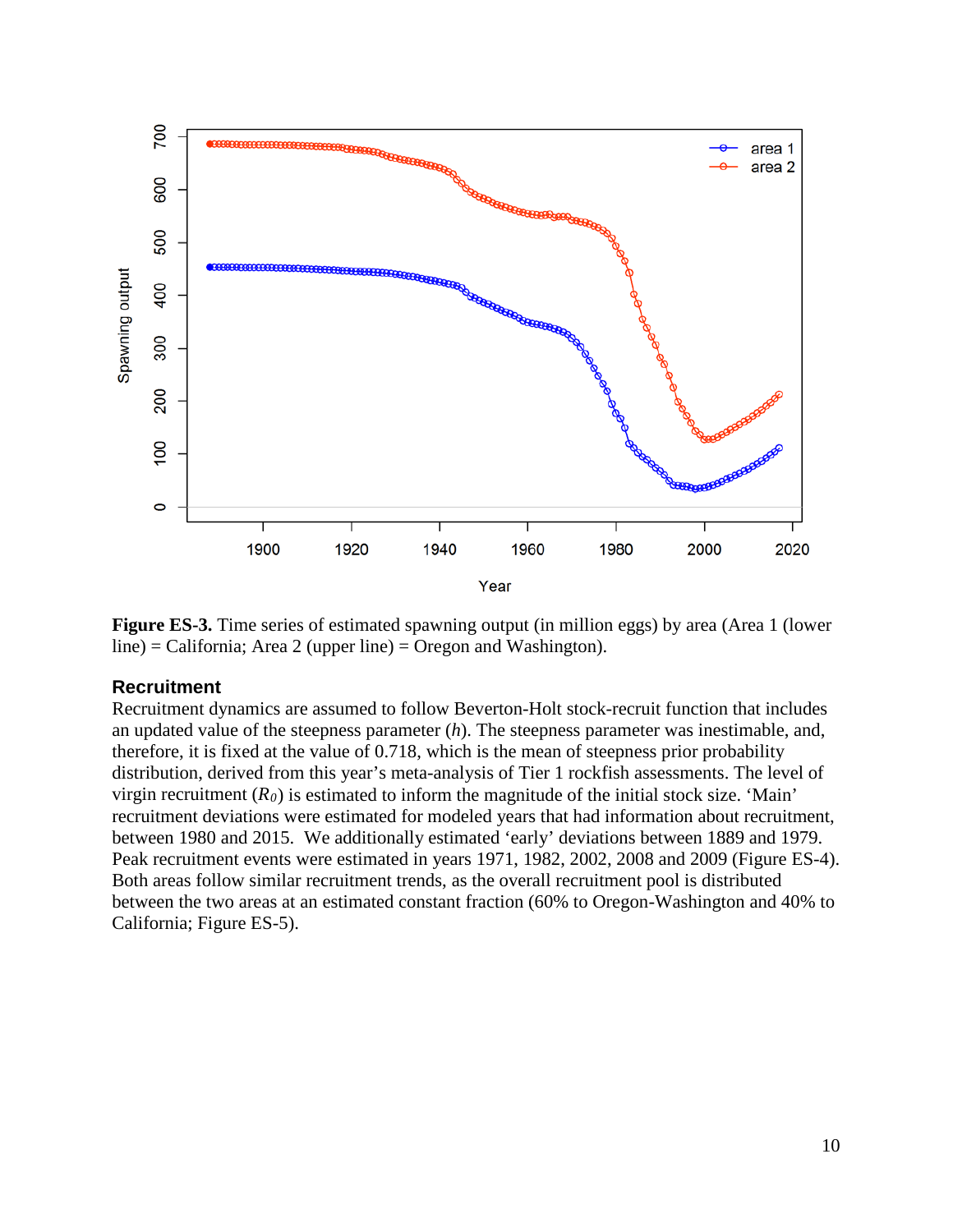

**Figure ES-4:** Time series of estimated yelloweye rockfish recruitments for the base model (circles) with approximate 95% intervals (vertical lines).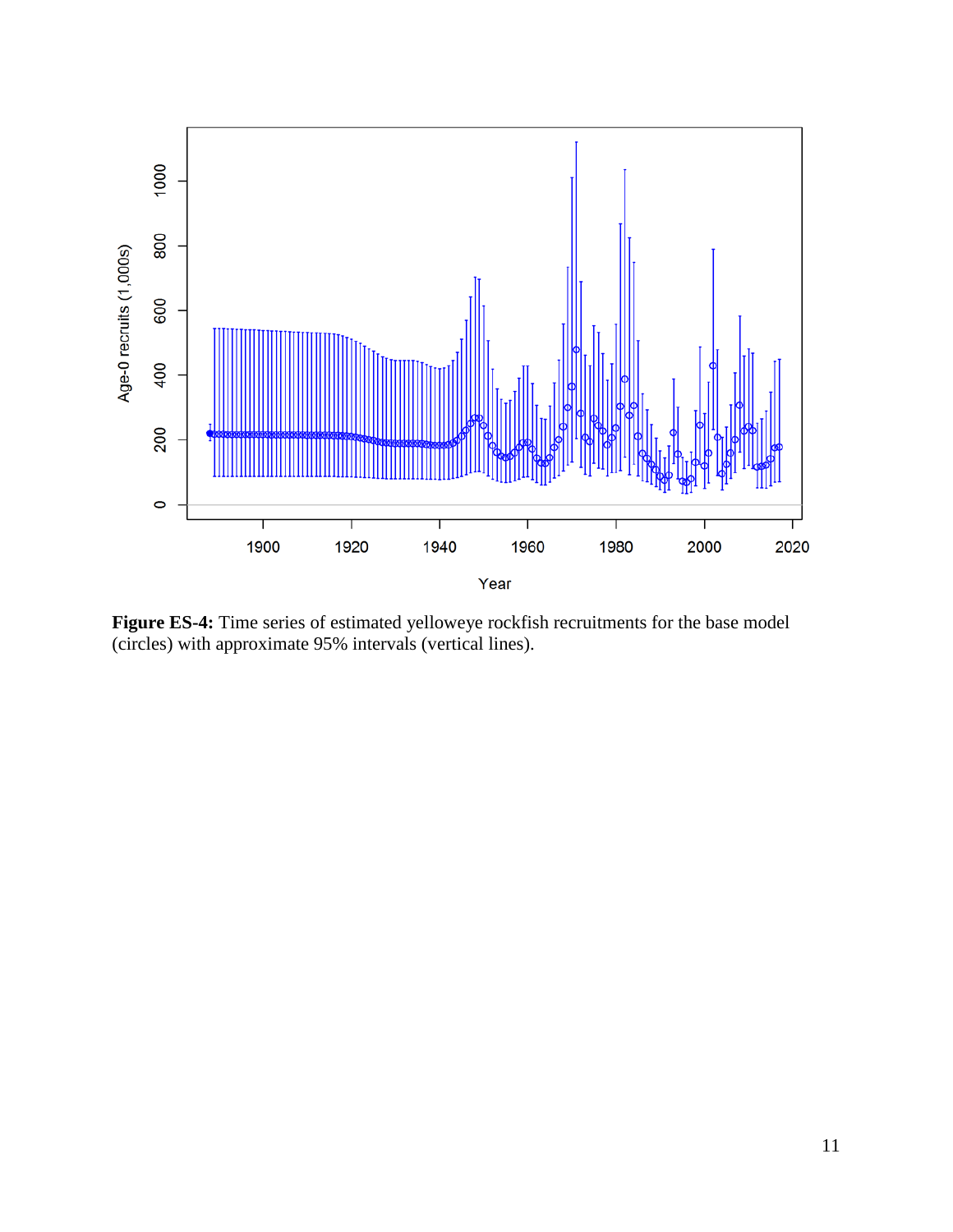

**Figure ES-5** Time series of estimated yelloweye rockfish recruitments for each area of the base model. Area 1 (lower line) = California; Area 2 (upper line) = Oregon and Washington.

# <span id="page-11-0"></span>**Exploitation status**

This assessment estimates that the stock of yelloweye rockfish off the continental U.S. Pacific Coast is currently at 28.4% of its unexploited level (Figure ES-6). This is above the overfished threshold of  $SB_{25\%}$ , but below the management target of  $SB_{40\%}$  of unfished spawning output. Both areas are above the overfished level of 25% (Figure ES-7). This is 7.4 percent higher than the estimated relative spawning output of 21.0% from the previous assessment, conducted in 2011.

This assessment estimates that historically, the coastwide spawning output of yelloweye rockfish dropped below the  $SB_{40\%}$  target for the first time in 1986, and below the  $SB_{25\%}$  overfished threshold in 1993 as a result of intense fishing by commercial and recreational fleets. It continued to decline, and dipped to 14.2% of its unfished output in 2000. In 2002, the stock was declared overfished. Since then, the spawning output is slowly increasing due to management regulations implemented for this and other overfished rockfish species.

This assessment estimates that the Spawning Potential Ratio (SPR) for 2016 was 91%. The SPR used for setting the OFL is 50%, while the SPR-based management fishing mortality target specified in the current yelloweye rockfish rebuilding plan and used to determine the Annual Catch Limit (ACL) is 76%. Relative exploitation rates (calculated as catch/biomass of age-8 and older fish) are estimated to have been below 1% during the last decade (Figure ES-8). As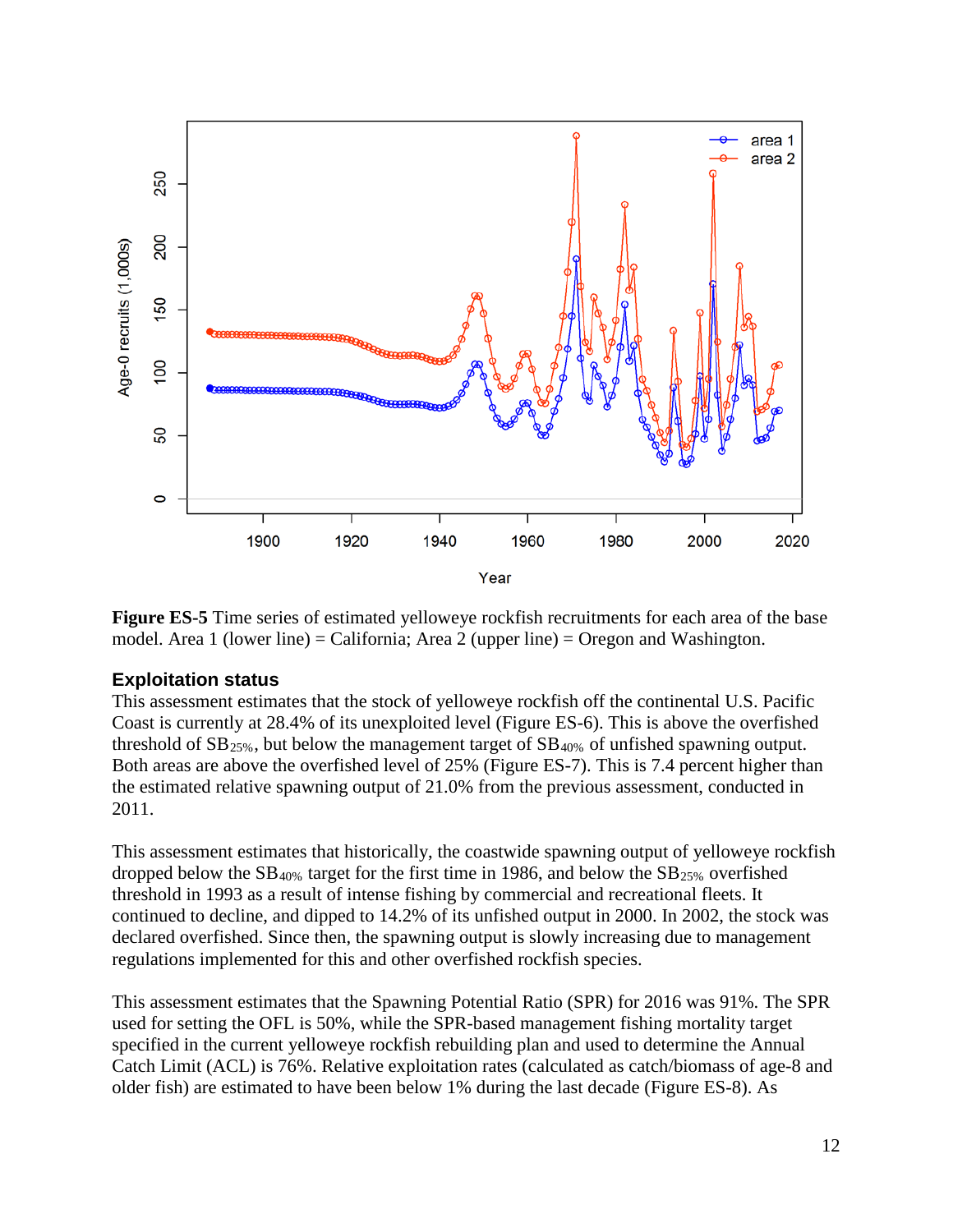estimated for the historical period, the yelloweye rockfish was fished at a rate above the relative SPR ratio target (calculated as 1-SPR/1-SPR<sub>Target=0.5</sub>) between 1977 and 2000 (Figure ES-9).

| Years | Estimated<br>$(1-SPR)/(1-SPR_50%)$<br>$(\%)$ | $\sim 95\%$<br>Asymptotic<br>Interval | <b>Harvest</b><br>Rate<br>(proportion) | $~295\%$<br>Asymptotic<br>Interval |
|-------|----------------------------------------------|---------------------------------------|----------------------------------------|------------------------------------|
| 2007  | 38.11                                        | 30.66 - 45.55                         | 0.006                                  | $0.005 - 0.007$                    |
| 2008  | 25.49                                        | 20.43–30.54                           | 0.004                                  | $0.003 - 0.005$                    |
| 2009  | 32.96                                        | 26.47-39.45                           | 0.005                                  | $0.004 - 0.006$                    |
| 2010  | 17.46                                        | 13.94-20.99                           | 0.003                                  | $0.002 - 0.003$                    |
| 2011  | 21.26                                        | $17.01 - 25.51$                       | 0.003                                  | $0.002 - 0.004$                    |
| 2012  | 26.51                                        | 21.38–31.64                           | 0.004                                  | $0.003 - 0.005$                    |
| 2013  | 23.00                                        | $18.61 - 27.39$                       | 0.004                                  | $0.003 - 0.004$                    |
| 2014  | 18.84                                        | 15.23-22.45                           | 0.003                                  | $0.002 - 0.004$                    |
| 2015  | 24.74                                        | $20.12 - 29.36$                       | 0.004                                  | $0.003 - 0.005$                    |
| 2016  | 18.79                                        | 15.29-22.29                           | 0.003                                  | $0.002 - 0.004$                    |

**Table ES-3.** Recent trend in relative spawning potential ratio and summary exploitation rate (catch divided by biomass of age-8 and older fish).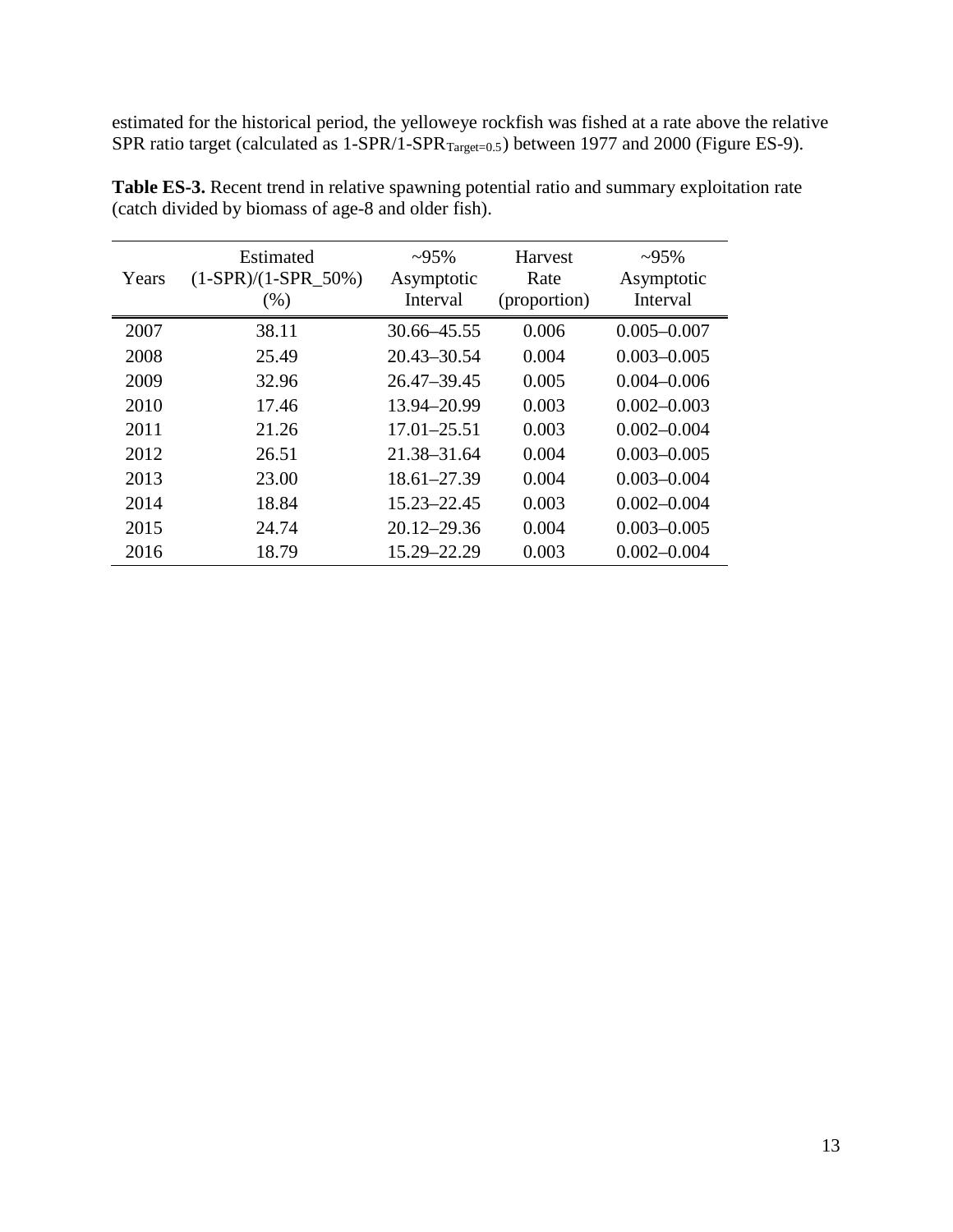

Figure ES-6. Estimated relative spawning output with approximate 95% asymptotic confidence intervals (dashed lines) for the base model.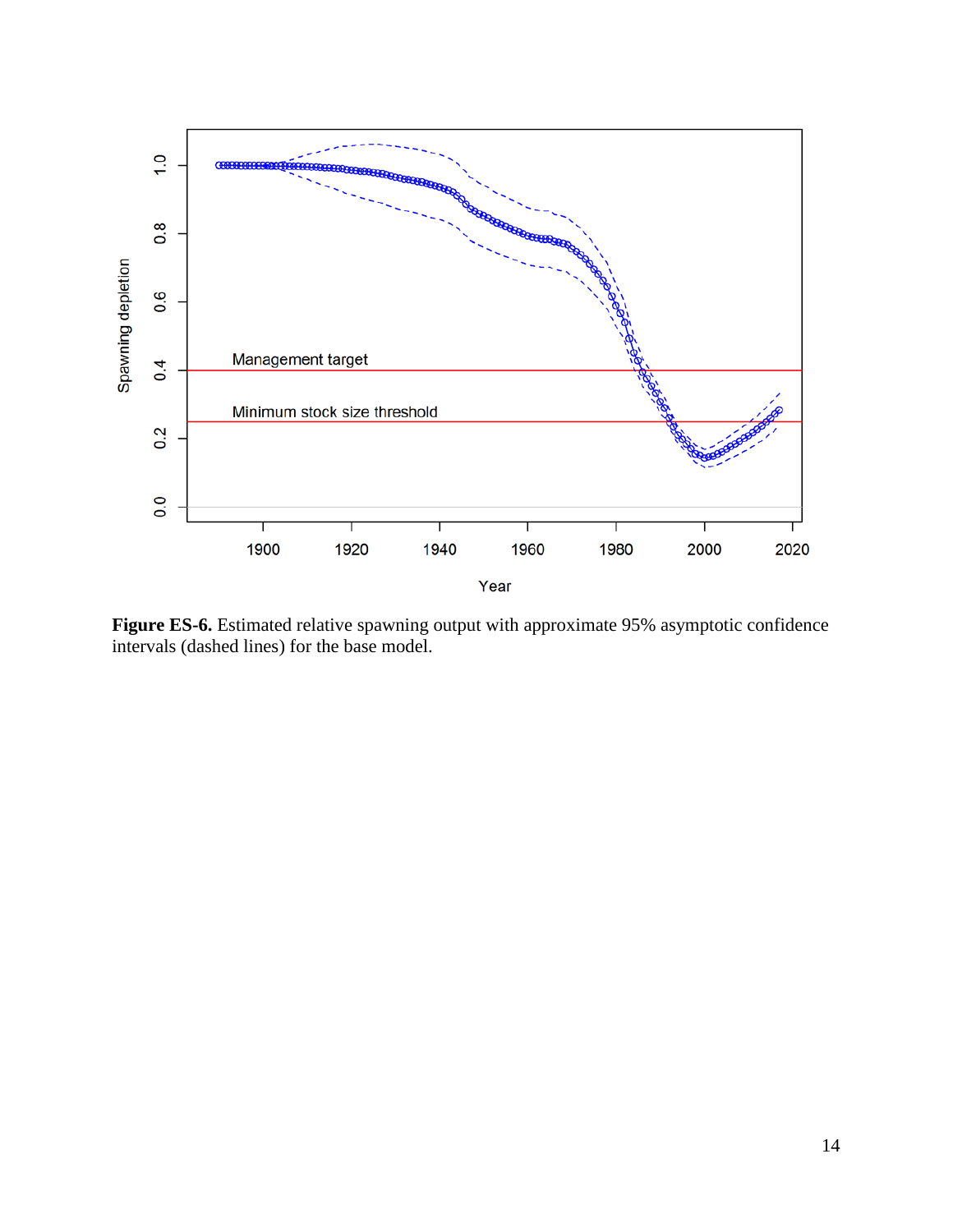

**Figure ES-7.** Estimated relative spawning output for the each area of the base model. Area 1 (lower line) = California; Area 2 (upper line) = Oregon and Washington.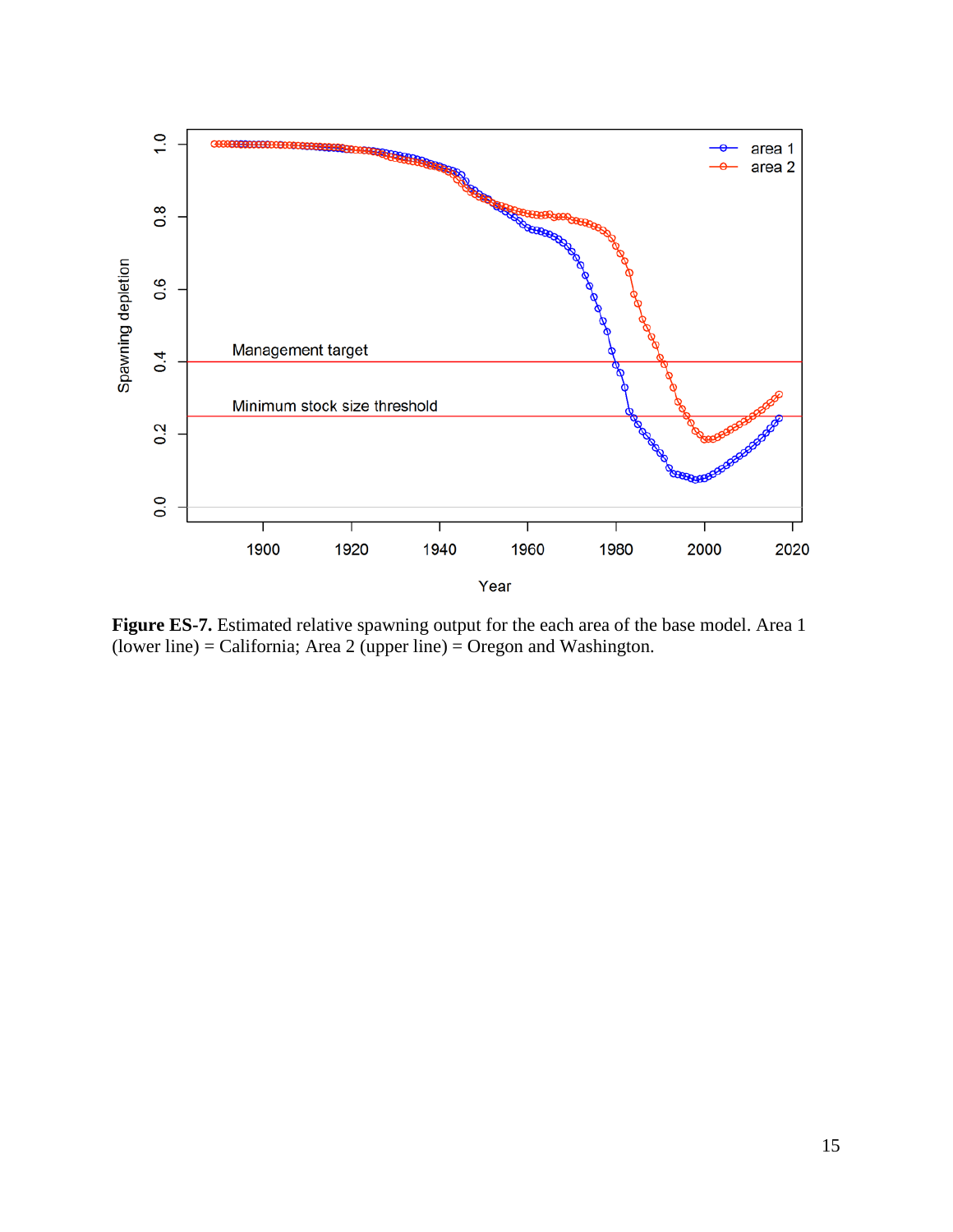

**Figure ES-8.** Estimated spawning potential ratio (SPR) for the base model with approximate 95% asymptotic confidence intervals. One minus SPR standardized to the target is plotted so that higher exploitation rates occur on the upper portion of the y-axis. The management target is plotted as red horizontal line and values above this reflect harvests in excess of the overfishing proxy based on the SPR<sub>50%</sub>.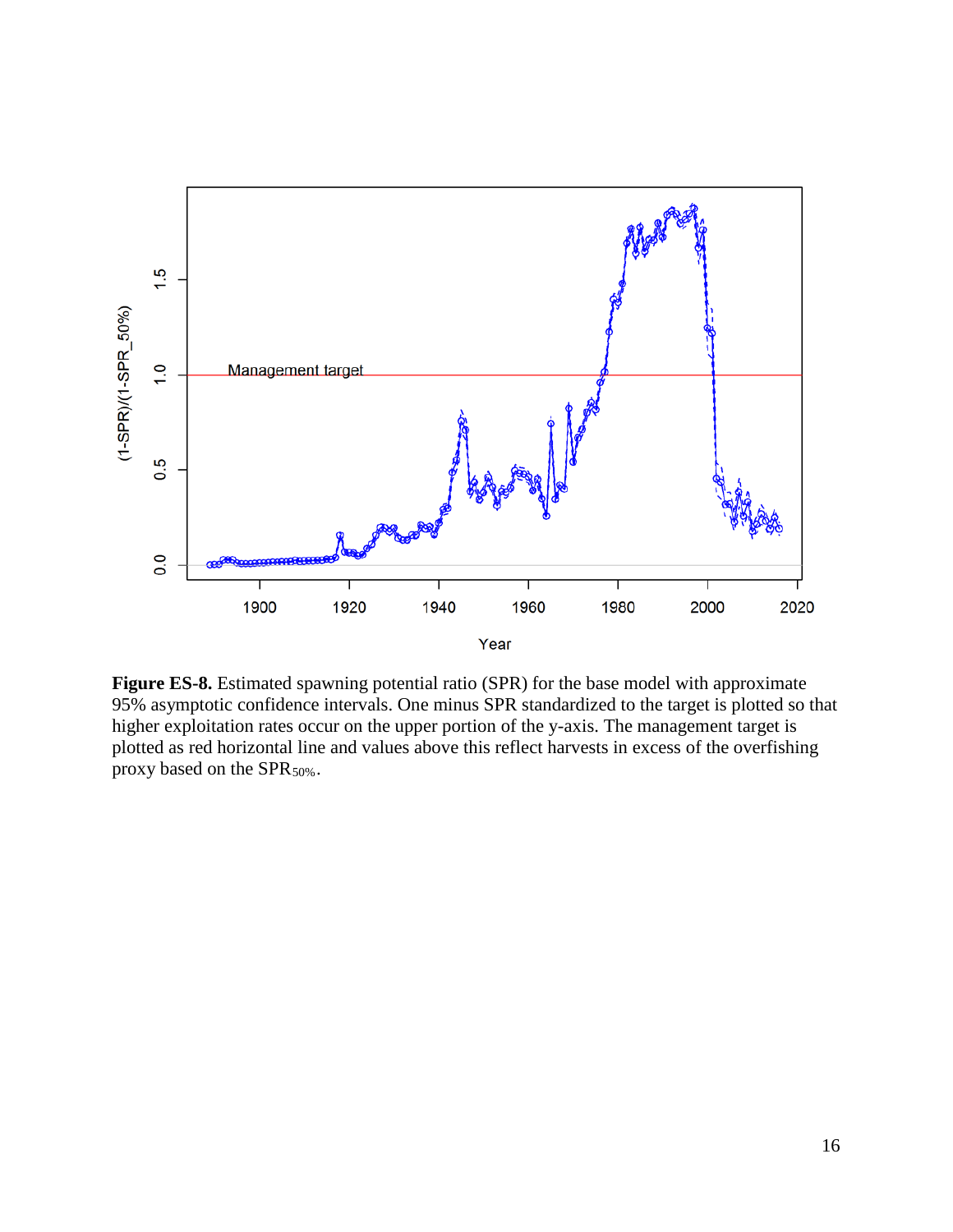

**Figure ES-9.** Phase plot of estimated relative (1-SPR) vs. relative spawning biomass for the base model. The relative (1-SPR) is (1-SPR) divided by 0.5 (the SPR target). Relative spawning output is the annual spawning biomass divided by the spawning biomass corresponding to 40% of the unfished spawning biomass. The red point indicates the year 2016.

# <span id="page-16-0"></span>**Ecosystem considerations**

In this assessment, ecosystem considerations were not explicitly included in the analysis. This is primarily due to a lack of relevant data and results of analyses (conducted elsewhere) that could contribute ecosystem-related quantitative information for the assessment.

# <span id="page-16-1"></span>**Reference points**

Unfished spawning stock output for yelloweye rockfish was estimated to be 1,139 million eggs (95% confidence interval: 1,007-1,271 million eggs). The management target for yelloweye rockfish is defined as 40% of the unfished spawning output  $(SB_{40\%})$ , which is estimated by the model to be 456 million eggs (95% confidence interval: 403-509), which corresponds to an exploitation rate of 0.025. This harvest rate provides an equilibrium yield of 109 mt at  $SB<sub>40%</sub>$ </sub> (95% confidence interval: 99-122 mt). The model estimate of maximum sustainable yield (MSY) is 114 mt (95% confidence interval: 101-127 mt). The estimated spawning stock output at MSY is 335 million eggs (95% confidence interval: 296-374 million eggs). The exploitation rate corresponding to the estimated  $SPR_{MSY}$  of  $F_{36\%}$  is 0.034. The equilibrium estimates of yield relative to biomass is provided in Figure ES-10.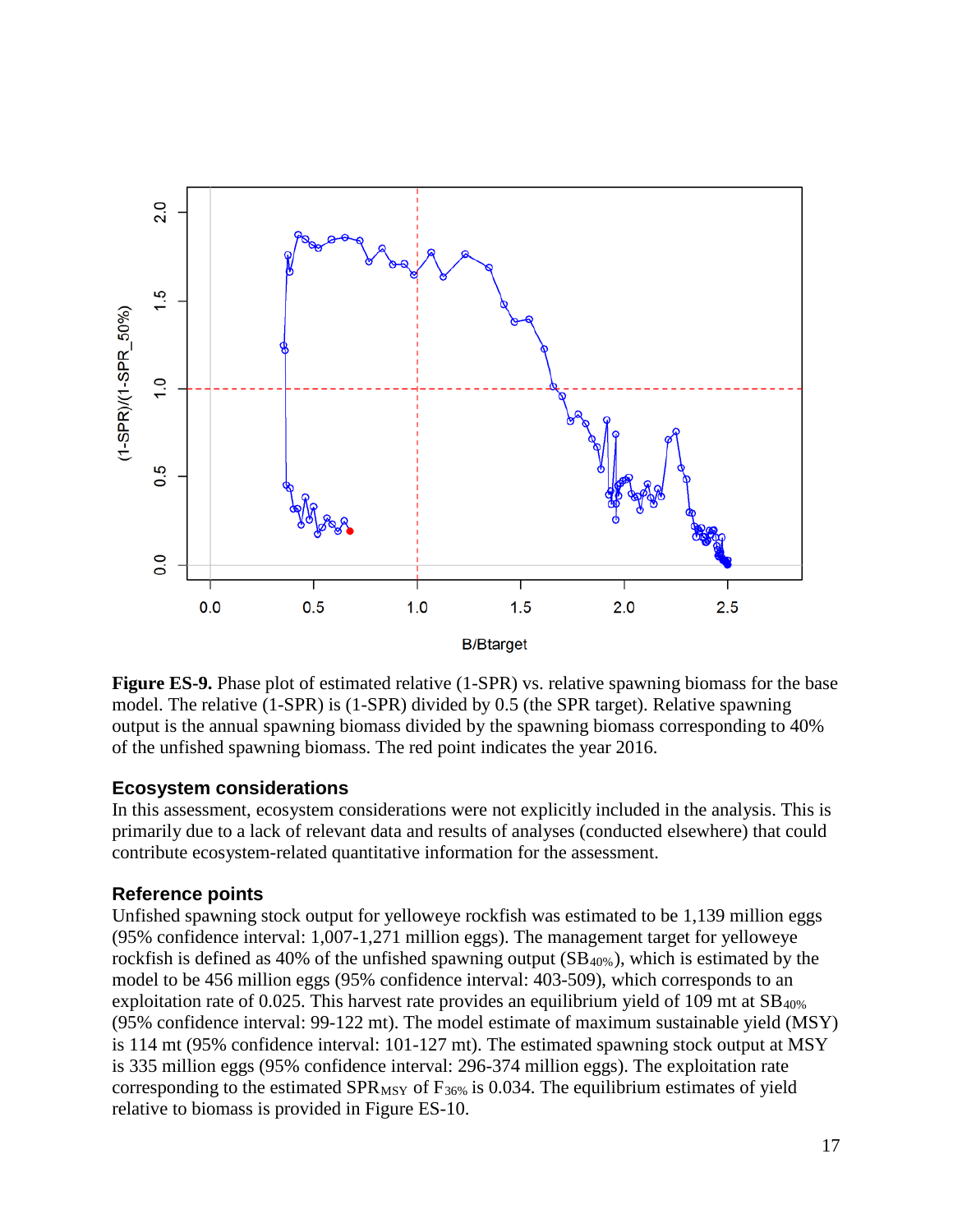**Table ES-4**. Summary of reference points for the base model.

|                                                    |          | ~95% Asymptotic |
|----------------------------------------------------|----------|-----------------|
| Quantity                                           | Estimate | Interval        |
| Unfished Spawning Output (million eggs)            | 1,139    | 1,007-1,271     |
| Unfished Age $8+$ Biomass (mt)                     | 9,796    | 8,664-10,928    |
| Unfished Recruitment $(R_0)$                       | 220      | 194-245         |
| Depletion (2017)                                   | 28.37    | 23.60-33.13     |
| <b>Reference Points Based SB40%</b>                |          |                 |
| Proxy Spawning Output (SB <sub>40%</sub> )         | 456      | $403 - 509$     |
| SPR resulting in $SB_{40\%}$                       | 0.459    | $0.459 - 0.459$ |
| Exploitation Rate Resulting in $SB_{40\%}$         | 0.025    | $0.025 - 0.025$ |
| Yield with SPR Based On $SB40%$ (mt)               | 109      | $96 - 122$      |
| <b>Reference Points based on SPR proxy for MSY</b> |          |                 |
| Proxy Spawning Output (SPR <sub>50%</sub> )        | 508      | 449-567         |
| $SPR_{50}$                                         | 0.5      | <b>NA</b>       |
| Exploitation rate corresponding to $SPR_{50\%}$    | 0.022    | $0.021 - 0.022$ |
| Yield with $SPR_{50\%}$ at $SB_{SPR}$ (mt)         | 105      | $93 - 117$      |
| Reference points based on estimated MSY values     |          |                 |
| Spawning Output at $MSY(SB_{MSY})$                 | 335      | 296-374         |
| <b>SPRMSY</b>                                      | 0.363    | $0.361 - 0.365$ |
| Exploitation rate corresponding to $SPR_{MSY}$     | 0.034    | $0.033 - 0.035$ |
| $MSY$ (mt)                                         | 114      | $101 - 127$     |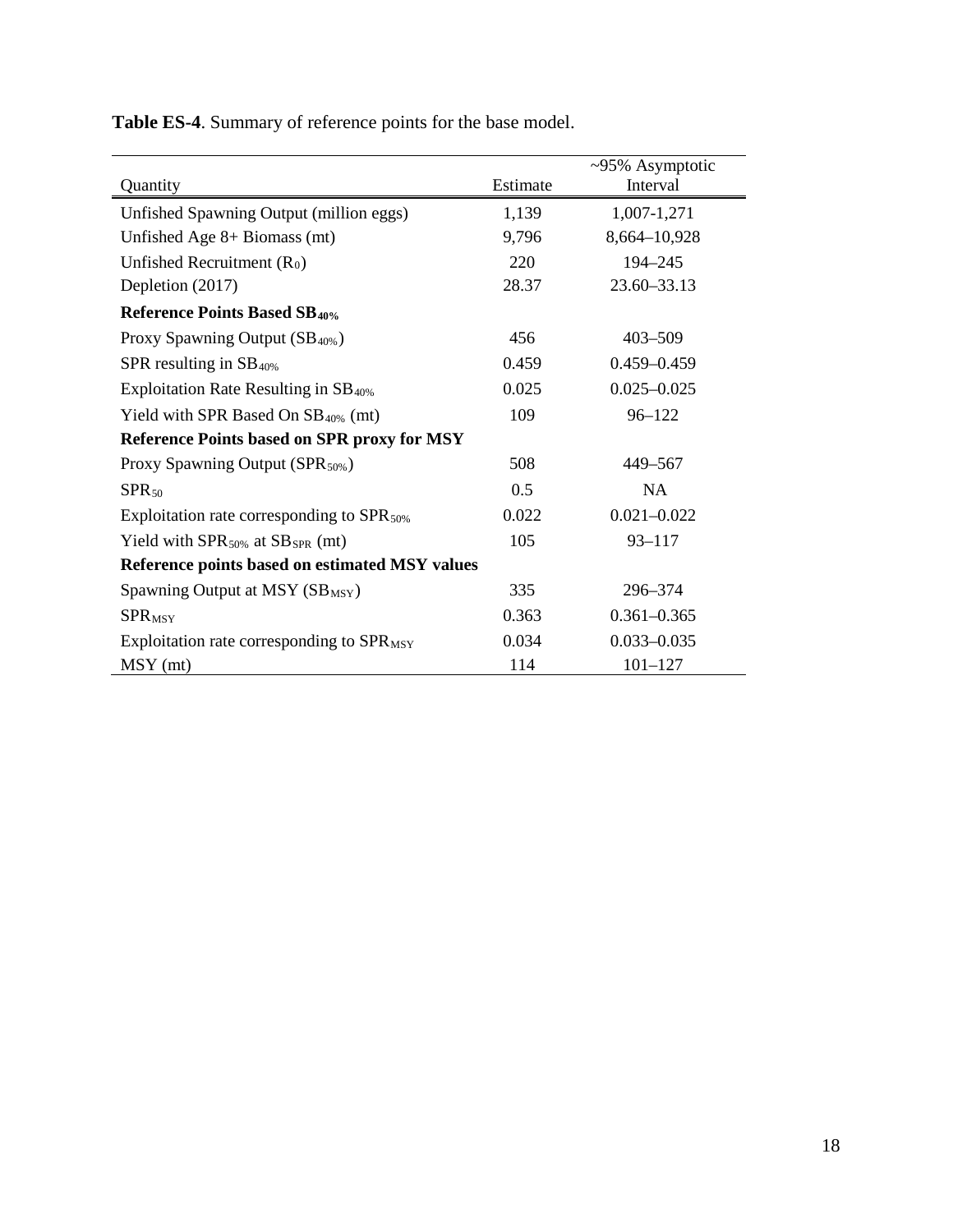

**Figure ES-10.** Equilibrium yield curve (derived from reference point values reported in Table ES-5) for the base model. Values are based on 2016 fishery selectivity and distribution with steepness fixed at 0.718. The depletion is relative to unfished spawning output.

# <span id="page-18-0"></span>**Management performance**

Before 2000, yelloweye rockfish were managed as part of the *Sebastes* Complex, which included all rockfish species without individual assessments, Overfishing Limits (OFLs) and Allowable Biological Catches (ABCs). In 2000, the *Sebastes* Complex was divided into three depth-based group (nearshore, shelf and slope), and yelloweye rockfish were managed as part of the "minor shelf rockfish" group until 2002. Since then, there has been species specific management of yelloweye rockfish, and total catch of this species has been below both the OFL and ABC for yelloweye rockfish each year (Table ES-5).

Management measures implemented for yelloweye rockfish included constraining catches by eliminating all retention of yelloweye rockfish in both commercial and recreational fisheries, instituting broad spatial closures (some specifically for moving fixed-gear fleets away from known areas of yelloweye abundance), and creating new gear restrictions intended to reduce trawling in rocky shelf habitats and bycatching rockfish in shelf flatfish trawls.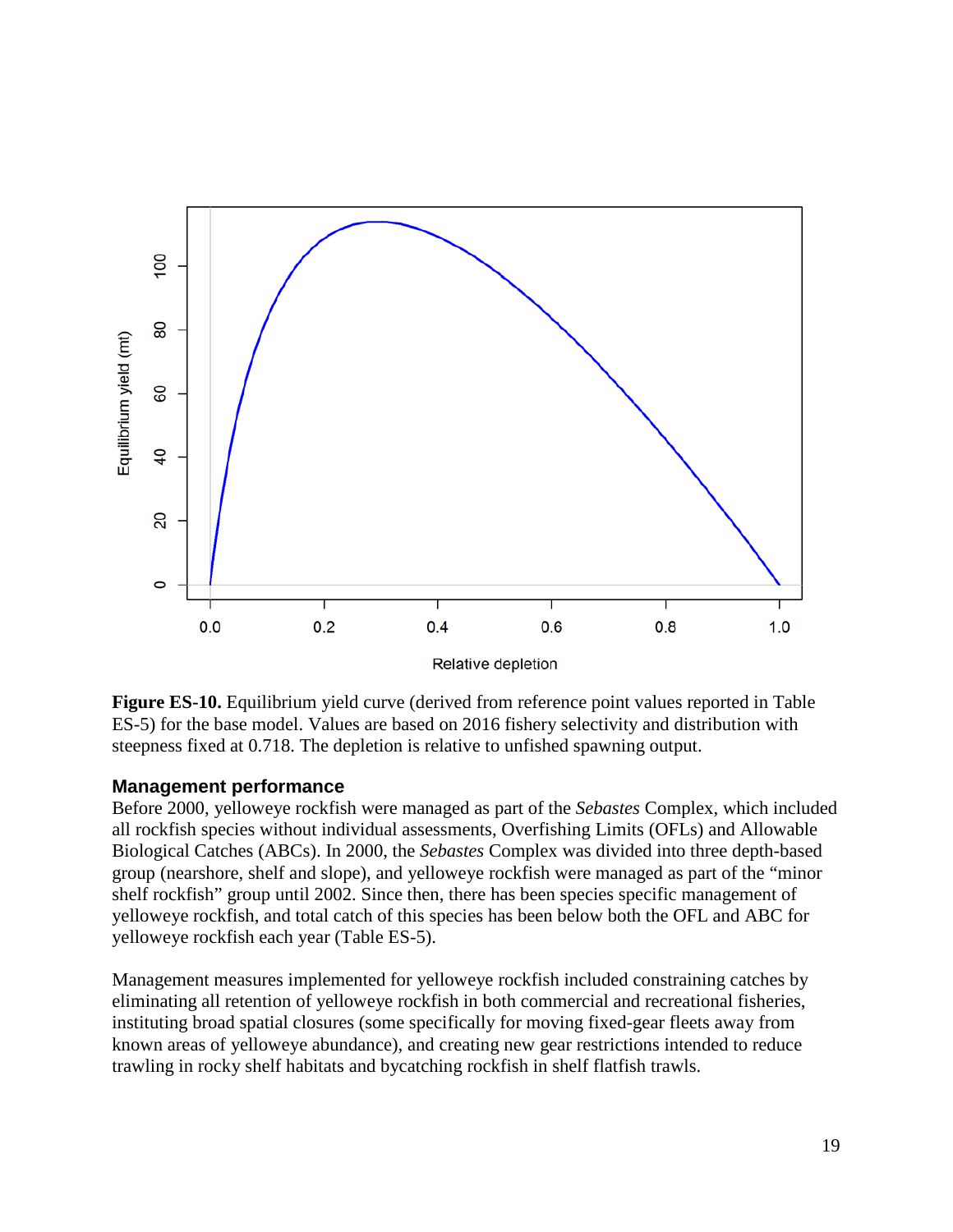| Years | OFL | ABC       | ACL | Landings  | <b>Total Catch</b> |
|-------|-----|-----------|-----|-----------|--------------------|
| 2007  | 47  | <b>NA</b> | 23  | 12.83     | 12.83              |
| 2008  | 47  | <b>NA</b> | 20  | 9.29      | 9.29               |
| 2009  | 31  | <b>NA</b> | 17  | 11.69     | 11.69              |
| 2010  | 32  | <b>NA</b> | 17  | 6.72      | 6.72               |
| 2011  | 48  | 46        | 17  | 8.34      | 8.34               |
| 2012  | 48  | 46        | 17  | 11.16     | 11.16              |
| 2013  | 51  | 43        | 18  | 10.4      | 10.4               |
| 2014  | 51  | 43        | 18  | 8.81      | 8.81               |
| 2015  | 52  | 43        | 18  | 12.02     | 12.02              |
| 2016  | 52  | 43        | 19  | 9.59      | 9.59               |
| 2017  | 57  | 47        | 20  | <b>NA</b> | <b>NA</b>          |

**Table ES-5**. Recent trend in total catch and commercial landings (mt) relative to the management guidelines. Estimated total catch reflect the commercial landings plus the model estimated discarded biomass\*.

\* The current OFL was called the ABC prior to 2011. The ABCs provided in this table for 2011-2018 refer to the new definition of ABC implemented with FMP Amendment 23. The current ACL was called the OY prior to 2011.

# <span id="page-19-0"></span>**Unresolved problems and major uncertainties**

Approximate asymptotic confidence intervals were estimated within the model for key parameters and management quantities and reported throughout the assessment. To explore uncertainty associated with alternative model configurations and evaluate the responsiveness of model outputs to changes in key model assumptions, a variety of sensitivity runs were performed, including runs with different assumptions fishery removals, life-history parameters, shape of selectivity curves, stock-recruitment parameters, and many others. The uncertainty in natural mortality, stock-recruit steepness and the unfished recruitment level was also explored through likelihood profile analysis. Additionally, a retrospective analysis was conducted where the model was run after successively removing data from recent years, one year at a time.

Main life history parameters, such as natural mortality and stock-recruit curve steepness, generally contribute significant uncertainty to stock assessments, and they continue to be a major source of uncertainty in this assessment. The model was unable to reliably estimate these quantities, due to the short time-series of data, which are primarily available after the period of largest removals from the stock. These quantities are essential for understanding the dynamics of the stock and determining projected rebuilding. Alternative values of these parameters were explored through both sensitivity and likelihood profile analyses.

Although significant progress has been made in reconstructing historical landings on the U.S. West Coast, early catches of yelloweye rockfish continue to be uncertain. This species comprised a small percentage of overall rockfish removals and actual species-composition samples are infrequently available for historical analyses. For instance, the lack of early species composition data does not allow the reconstruction to account for a gradual shift of fishing effort towards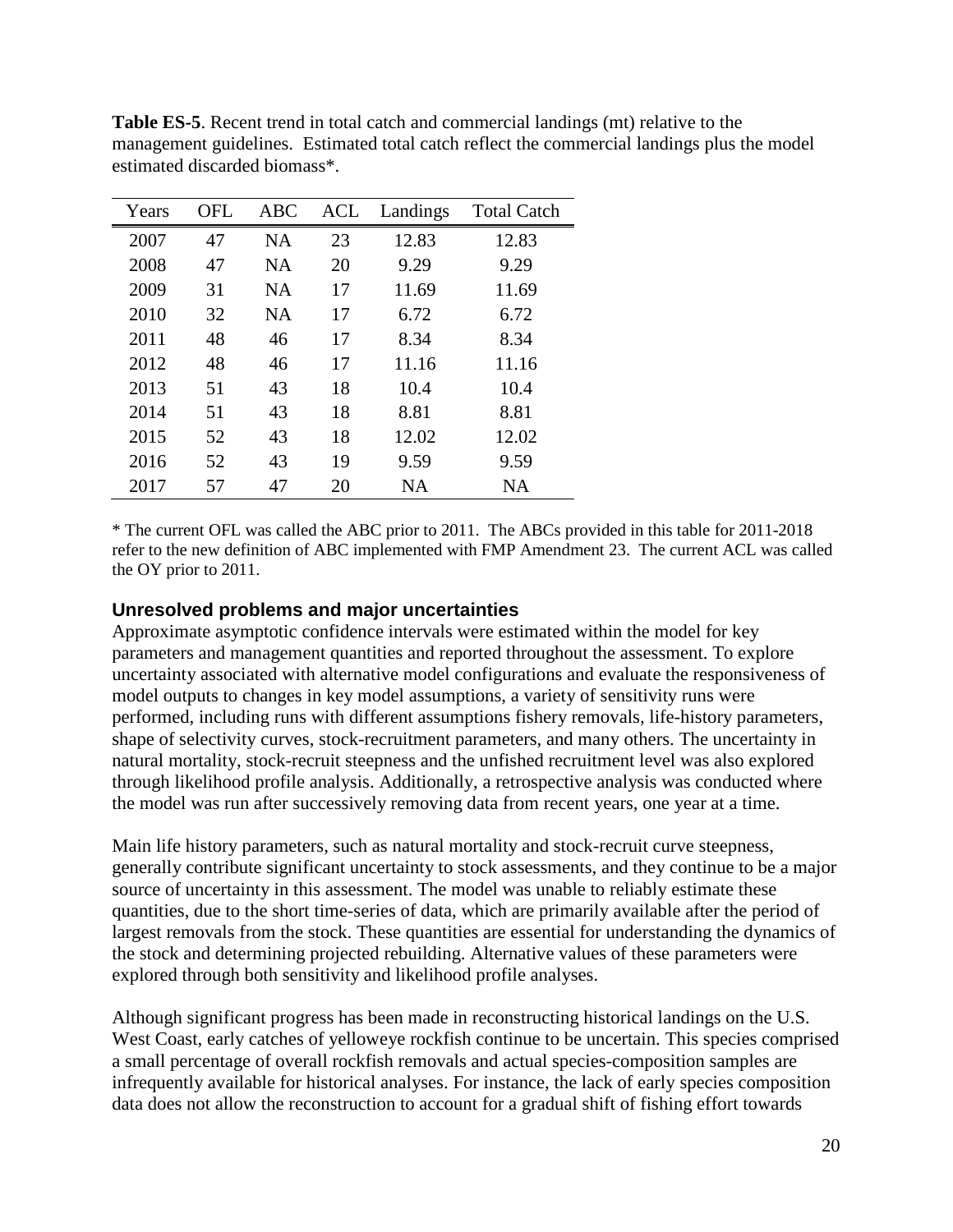deeper areas, which can cause the potential to underestimate the historical contribution of shelf species (including yelloweye rockfish) to overall landings of the mixed-species market category (i.e., "unspecified rockfish").

# <span id="page-20-0"></span>**Decision table**

The base model estimate for 2017 spawning depletion is 28%. The primary axis of uncertainty about this estimate used in the decision table was based on natural mortality. Natural mortality in the assessment model is fixed at the median of the Hamel prior  $(0.044 \text{ y}^{-1})$ , estimated using the maximum age of 123 years. Natural mortality value for high state of nature was calculated to correspond to 97 years of age, which is the  $99<sup>th</sup>$  percentile of the age data available for the assessment; this value was  $0.056$  y<sup>-1</sup>. The natural mortality value for low state of nature was calculated to correspond to 147 years of age, which is the maximum age reported for the yelloweye rockfish; this value was  $0.037$   $y^{-1}$ .

We explored different approaches to identify alternative natural mortality values, including using the 12.5 and 87.5 percentiles of the Hamel prior distribution. However, this approach yielded values that were considered to be not realistic. For instance, the 12.5 percentile value of  $0.031y^{-1}$ corresponded to an age of 175 years, which substantially exceeds the oldest yelloweye rockfish individual ever reported.

Twelve-year forecasts for each state of nature were calculated for two catch scenarios (Table ES-6). One scenario assumes 2017-2018 catches to be 60% of year-specific ACL values, and 2019- 2028 catches to be 60% of removals calculated using current rebuilding SPR of 76% applied to the base model. The second catch scenario assumes 2017-2018 removals to be equal to yearspecific ACLs, and 2019-2028 catches calculated using current rebuilding SPR of 76% applied to the base model.

# <span id="page-20-1"></span>**Research and data needs**

The following research could improve the ability of future stock assessments to determine the status and productivity of the yelloweye rockfish population:

- A. The available data for yelloweye rockfish remains relatively sparse given the limited sampling effort available under the rebuilding plan. It is essential to continue yelloweye data collection, especially in this recent period, when commercial and recreational catches are considerably lower than the historical period, to provide a fuller picture of age structure and population dynamics. Further length and age collections will also refine estimate of year class strength in the late 2000s, which will improve estimates of stock status and productivity.
- B. Poorly informed parameters, such as natural mortality and stock-recruit steepness will continue to benefit from meta-analytical approaches until there is enough data to estimate them internal to the model. A more thorough examination of yelloweye longevity off the West Coast of the United States is needed to get a better understanding of natural mortality.
- C. The age data used in this assessment were generated by two ageing laboratories, the WFDW ageing lab and the NWFSC ageing lab. Even though growth estimates from these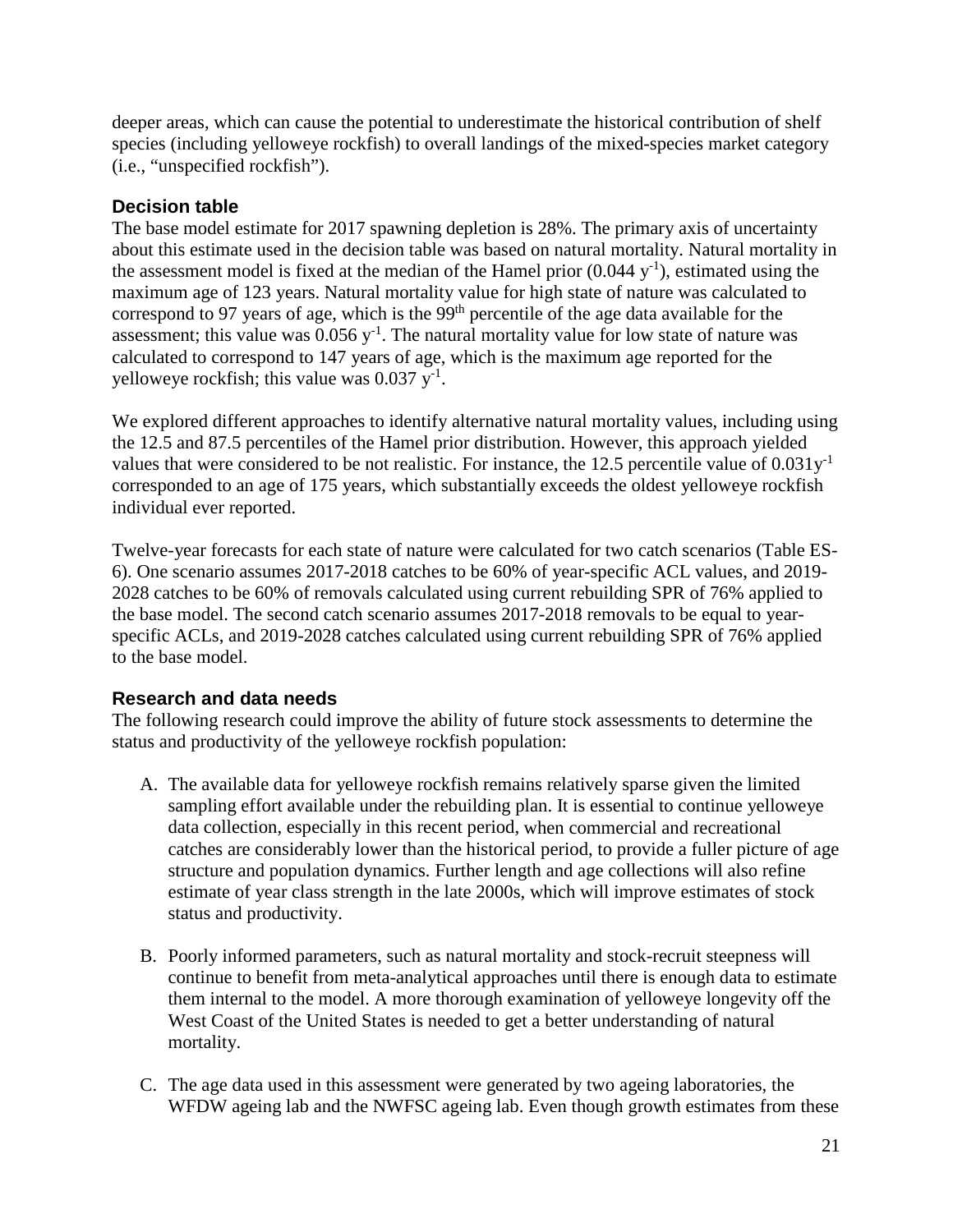two labs are similar, there are still questions regarding the level of bias and precision in the ages coming from each lab. A larger, systematic comparison of age estimates between labs as well as with outside agencies could help resolve the issue of between-lab agreement. To this end, WDFW and NWFSC labs have been in correspondence and are currently seeking resolution to this issue.

- D. Continue to refine historical catch estimates. Disentangling catch and biological records between Oregon and Washington would allow further spatial exploration. A better quantification of uncertainty among different periods of the catch history among all states would also be beneficial. These issues are relevant for all West Coast stock assessments.
- E. Continue to evaluate the spatial structure of the assessment, including the number and placement of boundaries between areas. While this assessment took a step back from a more refined spatial resolution given data limitations, further detailed examination of yelloweye rockfish stock structure would be useful. This includes the exploration of areaspecific life history characteristics and recruitment.
- F. Develop and implement a comprehensive visual survey, as currently available bottom trawl surveys do not encounter yelloweye rockfish often and the hook-and-line IPHC survey targets halibut and incidentally encounters rockfish.
- G. Yelloweye rockfish is a transboundary stock with Canada. However, a legal mandate and management framework for using the advice of a transboundary stock assessment does not exist. Data sharing is currently happening at a scientific level with Canadian scientists. A transboundary (including Mexico) stock assessment and the management framework to support such assessments would be beneficial. This is relevant to many stocks off the West Coast of the United States.

Most of the research needs listed above entail investigations that need to take place outside of the routine assessment cycle and require additional resources to be completed.

# <span id="page-21-0"></span>**Rebuilding projections**

The rebuilding projections will be presented in a separate document and will reflect the results of the rebuilding analysis.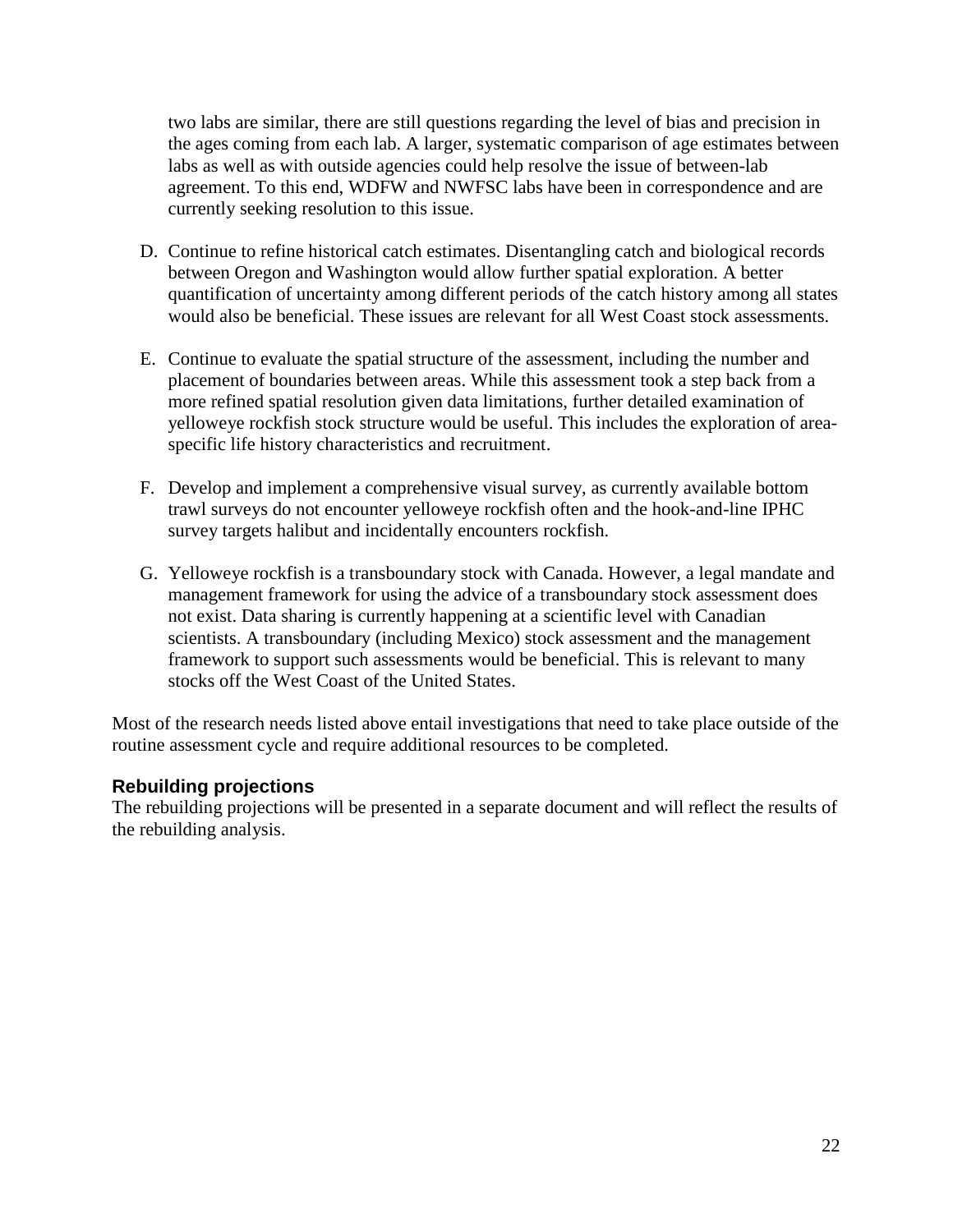|                                     |      |               |                    |           | States of nature        |           |                    |                   |
|-------------------------------------|------|---------------|--------------------|-----------|-------------------------|-----------|--------------------|-------------------|
|                                     |      |               | Low: $M = 0.037$   |           | Base model: $M = 0.044$ |           |                    | High: $M = 0.056$ |
| Management decision                 | Year | Catch<br>(mt) | Spawning<br>output | Depletion | Spawning<br>output      | Depletion | Spawning<br>output | Depletion         |
|                                     | 2017 | 12            | 227                | 20%       | 323                     | 28%       | 535                | 43%               |
| 2017-2018 catches are 60% of ACLs.  | 2018 | 12            | 238                | 21%       | 338                     | 30%       | 556                | 44%               |
| 2019-2028 are 60% of catches        | 2019 | 17            | 249                | 22%       | 353                     | 31%       | 578                | 46%               |
| calculated using current rebuilding | 2020 | 18            | 260                | 23%       | 368                     | 32%       | 599                | 48%               |
| SPR of 76%                          | 2021 | 19            | 271                | 24%       | 384                     | 34%       | 621                | 50%               |
| applied to the base model.          | 2022 | 20            | 282                | 25%       | 399                     | 35%       | 643                | 51%               |
|                                     | 2023 | 21            | 294                | 26%       | 415                     | 36%       | 665                | 53%               |
|                                     | 2024 | 22            | 304                | 27%       | 430                     | 38%       | 687                | 55%               |
|                                     | 2025 | 22            | 315                | 28%       | 444                     | 39%       | 707                | 57%               |
|                                     | 2026 | 23            | 325                | 29%       | 458                     | 40%       | 726                | 58%               |
|                                     | 2027 | 23            | 334                | 30%       | 471                     | 41%       | 744                | 59%               |
|                                     | 2028 | 24            | 343                | 31%       | 483                     | 42%       | 760                | 61%               |
|                                     | 2017 | 20            | 227                | 20%       | 323                     | 28%       | 535                | 43%               |
| 2017-2018 catches are full ACLs.    | 2018 | 20            | 237                | 21%       | 337                     | 30%       | 555                | 44%               |
| 2019-2028 catches are               | 2019 | 29            | 247                | 22%       | 351                     | 31%       | 576                | 46%               |
| calculated using current rebuilding | 2020 | 30            | 257                | 23%       | 365                     | 32%       | 596                | 48%               |
| SPR of 76%                          | 2021 | 31            | 267                | 24%       | 379                     | 33%       | 617                | 49%               |
| applied to the base model.          | 2022 | 33            | 277                | 25%       | 394                     | 35%       | 638                | 51%               |
|                                     | 2023 | 34            | 286                | 26%       | 408                     | 36%       | 659                | 53%               |
|                                     | 2024 | 35            | 296                | 27%       | 421                     | 37%       | 679                | 54%               |
|                                     | 2025 | 36            | 304                | 27%       | 434                     | 38%       | 698                | 56%               |
|                                     | 2026 | 37            | 313                | 28%       | 446                     | 39%       | 715                | 57%               |
|                                     | 2027 | 38            | 320                | 29%       | 457                     | 40%       | 731                | 58%               |
|                                     | 2028 | 38            | 328                | 30%       | 468                     | 41%       | 746                | 60%               |

**Table ES-6.** 12-year projections for alternate states of nature defined based on natural mortality. Columns range over low, mid, and high state of nature, and rows range over different assumptions of catch levels.